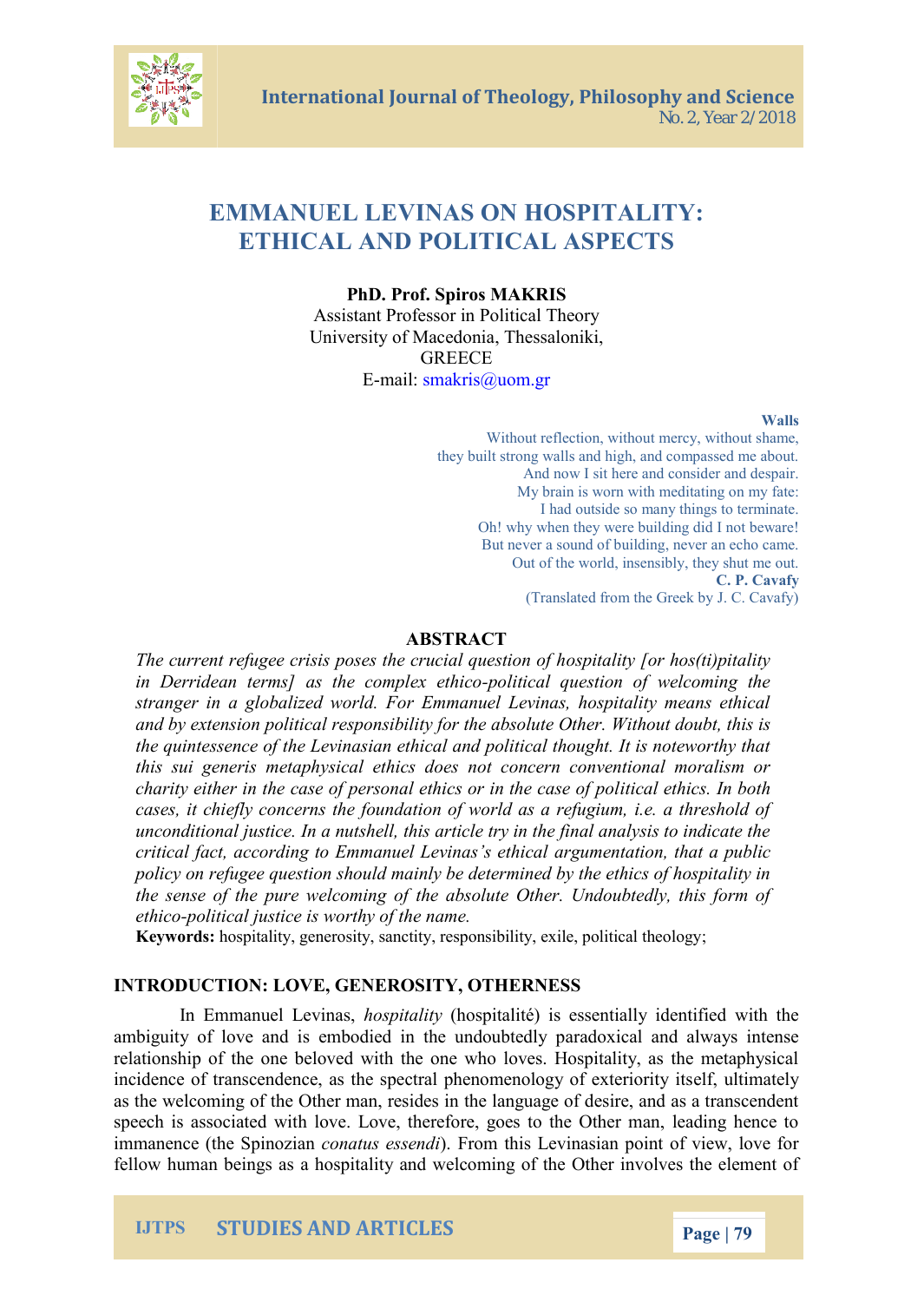

ambiguity, to the extent that it is placed between immanence and transcendence. In this sense, hospitality, as defined by the fellow friend and student (lato sensu) of Emmanuel Levinas (and of course, loving person at the same time), Jacques Derrida, may well be understood as the Platonic Khôra (this announcement of the Other man - this imminent stranger), as a sui generis place that is and constantly subject to coming (à venir), without, however, actually bearing a hypostasis, such as the coming Godot, by Samuel Beckett. Reasonably so, Jacques Derrida decided, in order to demonstrate this radical ambiguity of love/hospitality, to name this place with the paradox term *hostipitality* (hostipitalité)<sup>1</sup>.

The Levinasian beloved is not simply a lost human soul, but the stranger per se*,* in whose transcendence is structurally inherent, as a negative ontology or negative immanence, the human state of strangeness itself as an erotic desire to the Other. In contrast, however, to the conventional Freudian *libido,* which is purely of a biological nature and is rushed by the loving person to the object of desire (where the Other as a fallen angel is finally and irrevocably depersonalized), the Levinasian erotic desire of hospitality, welcoming of the stranger, of the strangeness, is a particularly ethical relationship, where love is directed, paradoxically, inversely and therefore unconventionally, from the beloved one to the loving person (this paradox of hostipitality), reversing the terms of the erotic game in a way that, as Jacques Derrida claims<sup>2</sup>, the host/loving person becomes ultimately a *hostage* (otage) to the love of the beloved/visitor stranger, canceling destructively every prospect of possessive possession. Through this powerful Levinasian point of view, the beloved always remains, as Abi Doukhan points out, *verginal* and permanently out of range and thus in an infinite exile<sup>3</sup>. As a first conclusion here, with the very words of Emmanuel Levinas, we can say that hospitality/erotic desire is always in ''an interminable movement toward a future never future enough"<sup>4</sup>.

For many special scholars of Levinasian ethical thinking, this explosive concept of hospitality is a function of Jewish exile. Emmanuel Levinas himself was a stranger throughout his life on a foreign land (at the same time a violent and promised land). A strange Camus-like guest/stranger, who loved those who hosted him, but without never renouncing his Jewishness (that is, his strangeness) through religious assimilation. The guest/stranger, reminding us all that although we are living together on this earth, we come from somewhere out there - from a Khôra of transcendence and exteriority. If we accept this Levinasian *amor mundi* (according to Hannah Arendt)<sup>5</sup>, then the world does not belong to anyone. We are strangers/visitors of a residence we are called to love, without ever really desire it, and without having to suffer at the same time the violence of possession and

<sup>&</sup>lt;sup>1</sup> Jacques Derrida, "Hostipitality", in: *Angelaki. Journal of the theoretical humanities*, No. 3, Vol. 5 (2000), pp. 3-18; Spiros Makris, "Politics, Ethics and Strangers in the 21<sup>st</sup> Century. Fifteen critical reflections on Jacques Derrida's concept of hos(ti)pitality'', in: *Theoria & Praxis. International Journal of Interdisciplinary Thought*, No. 1, Vol. 5 (2017), pp. 1-21.

<sup>&</sup>lt;sup>2</sup> Spiros Makris, "Jacques Derrida and the Case of Cosmopolitanism: 'Cities of Refuge' in the Twenty-First Century'', In: Darren O'Byrne and Sybille De La Rosa (eds), *The Cosmopolitan Ideal. Challenges and Opportunities*, Rowman & Littlefield International, Ltd., London, 2015, pp. 177-194.

<sup>3</sup> Abi Doukhan, *Emmanuel Levinas. A Philosophy of Exile*, London, Bloomsbury, N. Delhi, New York, Sydney, 2014, p. 5.

<sup>4</sup> Emmanuel Levinas, *Totality and Infinity. An Essay on Exteriority*, Martinus Nijhoff Publishers, The Hague, Boston, London, 1979, p. 254.

<sup>&</sup>lt;sup>5</sup> Spiros Makris, "Aristotle in Hannah Arendt's Republicanism. From homo faber to homo politicus", in: *Annuaire International Des Droits De L' Homme*, 2015-2016, Issy-les-Moulineaux Cedex, Paris: L.G.D.J. lextensoéditions, Volume IX (2017), pp. 535-563.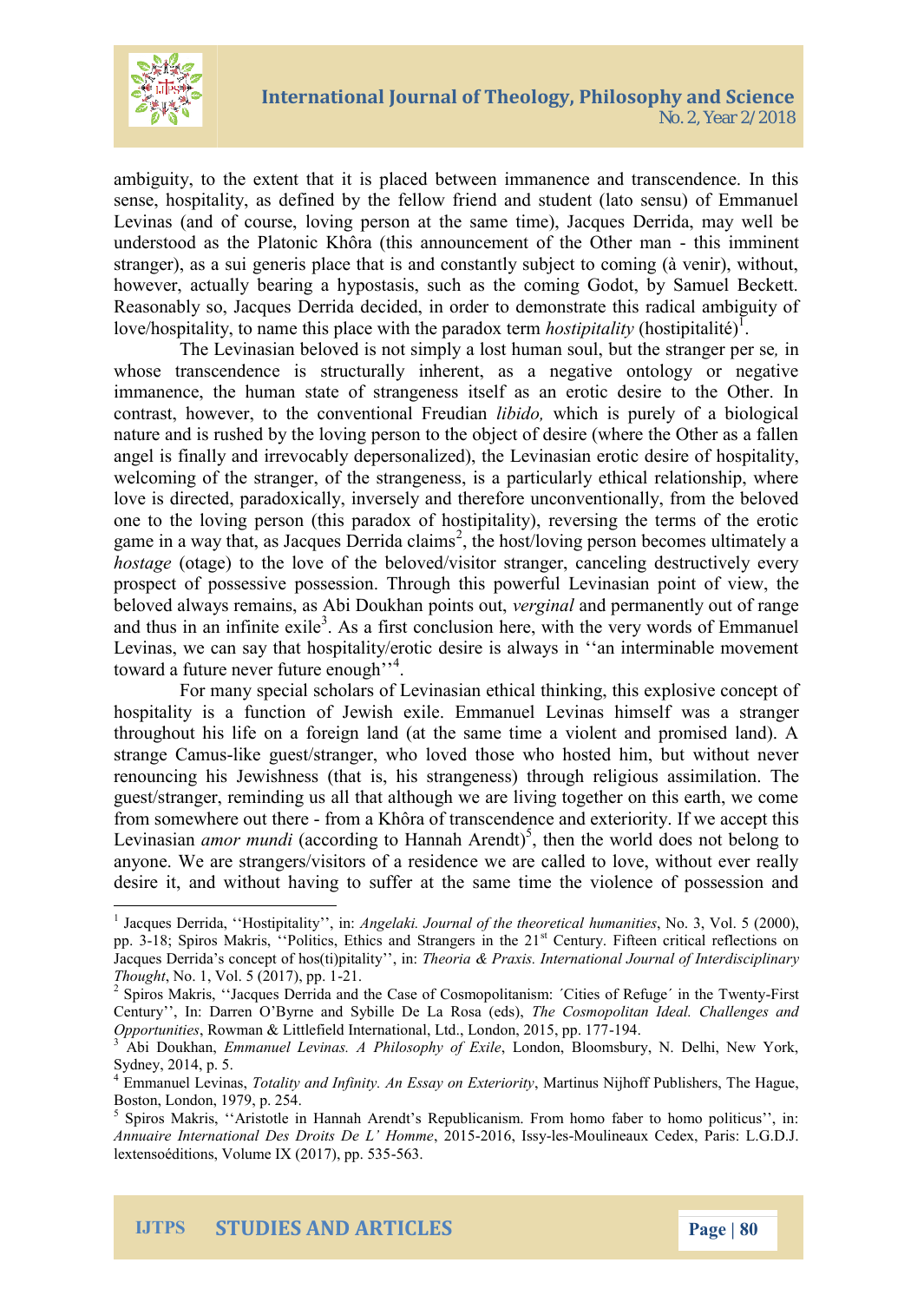

possessiveness. It is really well known that the philosophical view that man is an exile and stranger in the world comes from the Gnostics. This concept of, sometimes frightening, earthly *thrownness* (Geworfenheit) and loneliness will transform, from the late Antiquity to Martin Heidegger in the  $20<sup>th</sup>$  century, into a basic pattern of phenomenological ontology and existentialism. The American sociologist Richard Sennett argues that the city/world is a foreign society; a place/shelter where strangers meet<sup>6</sup>. Hospitality is, by definition, a temporary shelter<sup>7</sup>. Hospitality, as an ambiguous love/hostageship, is for Levinas essentially a philosophy of exile, without beginning and end. In other words, it is a hymn to strangeness as ethics and *human condition* (again in Arendtian terms)<sup>8</sup>.

Emmanuel Levinas likens this residence as a place where *intimacy* dominates*.* To the extent that exteriority is not, as he brilliantly emphasizes, the spatial space, this movement of hospitality in/out, like Martin Buber's in-between field (which was also exploited by Hannah Arendt as world/public sphere), shows that the strangeness starts from an intimacy, which, however, in turn always opens out. Thus hospitality looks like the Levinasian *visage* with *double face*, where the inside and the outside lose their commonplace spatial structure and are transformed into the endless erotic desire of hospitality, which eventually with an extraordinary feminist reversal, Emmanuel Levinas identifies with feminine otherness. Hospitality is *feminini generis:* that is, the residence of the eternal stranger is defined as *femininity.* The woman, as the dimension of interiority par excellence*,* opens, in terms of Martin Heidegger, the transcendence through the ambiguous hospitality/love, as an erotic game that is not entrapped in the narcissistic and hysterical libidinal economy of the Freudian oedipus complex, but outflanking the Lacanian Name of the Father and of power as violence and barbarism, escapes to this intermediate residence; in this refuge, where the symbolic power of the language, which submits the desire of the transcendent relationship with the Other man in the reification of the erotic desire, i.e. in the sexual object, crumbles, like the Lacanian mirror (the mirror stage), in front of the Levinasian *face to face ethics*, where this Other is definitely an ambiguous beloved/loving person stranger<sup>9</sup>.

Emmanuel Levinas ultimately rescues the strangeness through hospitality, though naively some have argued that with this paradoxical metaphysical ethics, he alienates the humans once and for all. As Abi Doukhan emphasizes, the Levinasian concept of hospitality is a hymn to otherness<sup>10</sup>, which, although we desire earnestly, we can never acquire as a simple sexual object, which we have, for example, through capitalism, devalued and prostituted entirely. Only when we can comprehend, in these terms of Emmanuel Levinas, our lasting and endless exile in the world, in a world that we desire deeply but it does not belong to us, only then we will be able to grasp in-depth and thoughtfully the ethical meaning of hospitality, in the sense of a generosity<sup>11</sup>, which undoubtedly has many features in common with the notion of unconditional *gift* to Derrida<sup>12</sup>. The world therefore ceases to exist as a set of possessions and conquests, as it

<sup>6</sup> Richard Sennet, *The Fall of Public Man*, W. W. Norton & Company, Inc., New York & London, 1992, p. 47.

<sup>&</sup>lt;sup>7</sup> Spiros Makris, "Jacques Derrida and the Case of Cosmopolitanism: 'Cities of Refuge' in the Twenty-First Century'', In: Darren O'Byrne and Sybille De La Rosa (eds), *The Cosmopolitan Ideal. Challenges and Opportunities*, pp. 177-194.

<sup>8</sup> Abi Doukhan, *Emmanuel Levinas. A Philosophy of Exile*, pp. 13-14.

<sup>9</sup> Emmanuel Levinas, *Totality and Infinity. An Essay on Exteriority*, pp. 152-155.

<sup>10</sup> Abi Doukhan, *Emmanuel Levinas. A Philosophy of Exile*, p. 32.

<sup>11</sup> Abi Doukhan, *Emmanuel Levinas. A Philosophy of Exile*, p. 34.

<sup>&</sup>lt;sup>12</sup> Simon Morgan Wortham, *The Derrida Dictionary*, Continuum, London and New York, 2010, pp. 63-65.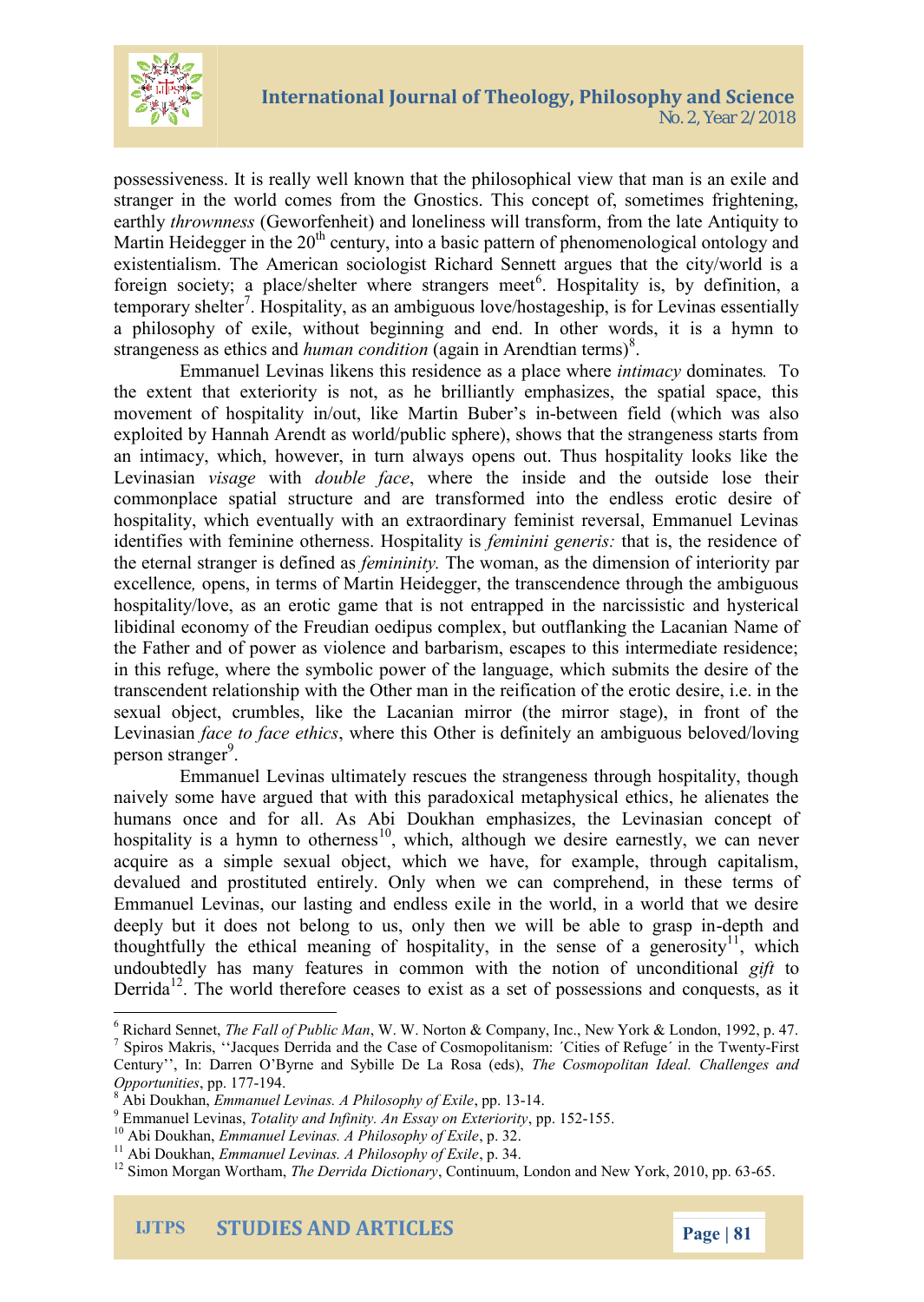

exists, mainly, through the narrative of *cultural imperialism* and Orientalism<sup>13</sup>, and becomes an intermediate field of welcoming and hospitality of the Other. The world can only be understood as the *ultimum remedium* of the Other. The world does not belong to anyone exclusively because every moment, especially the moments of humanitarian crisis and long exile, it belongs to the stranger, to this always coming Other $<sup>14</sup>$ .</sup>

It is no coincidence that Emmanuel Levinas in the Preface of his seminal work *Totality and Infinity* sums up, almost aphoristically, as follows: ''This book will present subjectivity as welcoming the Other, as hospitality; in it the idea of infinity is consummated. Hence intentionality, where thought remains an *adequation* with the object, does not define consciousness at its fundamental level. All knowing qua intentionality already presupposes the idea of infinity, which is preeminently *non-adequation*<sup>''15</sup>. The Levinasian hospitality, supplanting the barrier of immanence, brings to the world the miracle of the idea of infinity as an overflow of exile in every corner of the earth. The hospitality, as an ethics of the welcoming of the Other, tends for Emmanuel Levinas to become the very work of justice<sup>16</sup>, or, as Jacques Derrida repeated on the day of his funeral, the work of mourning for the friendship and the transcendence of the stranger itself<sup>17</sup>. We must not forget that in 1996, one year after Levinas's death, Jacques Derrida transubstantiated this *work of mourning*, as a lecture in Sorbonne for his friend and teacher Emmanuel Levinas (this eternal Socratic stranger: ''Sometimes the foreigner is Socrates himself"<sup>18</sup>), in a process of the welcoming of the Other and the hospitality<sup>19</sup>. Here, now, Derrida refers to a *politics of hospitality*, inaugurating not only his own political turn (the late phase of his work: 1996-2004), which was captured in 1997 in his great essay on  $\cos$ mopolitanism<sup>20</sup>, but also a process for a political reading of the Levinasian ethics of hospitality as a philosophy of exile on the residence of femininity that is of mother-earth<sup>21</sup>.

#### **1. PROXIMITY, SANCTITY, RESPONSIBILITY**

The feminist and ecological readings of Levinasian hospitality bring to light the political Levinas. Hospitality is not just an ethical category in Levinasian thinking, but also the vehicle or, more appropriately, *the passage* to enter the political field. The welcoming of the Other (or the Other man) is thus displaced from the field of femininity to the field of politics. Enrique Dussel argues that this Levinasian politics of hospitality (to use again Jacques Derrida's cherished term) is, if anything else, a *liberating act*<sup>22</sup>. As Abi Doukhan points out<sup>23</sup>, the act of hospitality constitutes for Emmanuel Levinas the transition from the ethical to the political. Consequently, here too we have a significant finding in the relevant

<sup>13</sup> Edward W. Said, *Orientalism*, Vintage Books Edition, New York, 1994; Edward W. Said, *Culture and Imperialism*, Vintage Books, New York, 1994.

<sup>14</sup> Abi Doukhan, *Emmanuel Levinas. A Philosophy of Exile*, p. 35.

<sup>15</sup> Emmanuel Levinas, *Totality and Infinity. An Essay on Exteriority*, p. 27.

<sup>16</sup> Emmanuel Levinas, *Totality and Infinity. An Essay on Exteriority*, p. 28.

<sup>17</sup> Jacques Derrida, *Adieu to Emmanuel Levinas*, Stanford University Press, Stanford, California, 1999.

<sup>18</sup> Jacques Derrida, *Of Hospitality. Anne Dufourmantelle invites Derrida to respond*, Stanford California Press, Stanford, California, 2000, p. 13.

<sup>19</sup> Jacques Derrida, *Adieu to Emmanuel Levinas*, p. 15.

<sup>20</sup> Jacques Derrida, *On Cosmopolitanism and Forgiveness*, Routledge, London and New York, 2001.

<sup>21</sup> Emmanuel Levinas, *Alterity and Transcendence*, The Athlone Press, London, 1999, p. 18.

<sup>&</sup>lt;sup>22</sup> Enrique Dussel, "'Politics' by Levinas: Towards a Critical Political Philosophy'', in: Asher Horowitz and Gad Horowitz (ed.), *Difficult Justice: Commentaries on Levinas and Politics*, University of Toronto Press. Toronto, 2006, p. 80.

<sup>23</sup> Abi Doukhan, *Emmanuel Levinas. A Philosophy of Exile*, p. 38.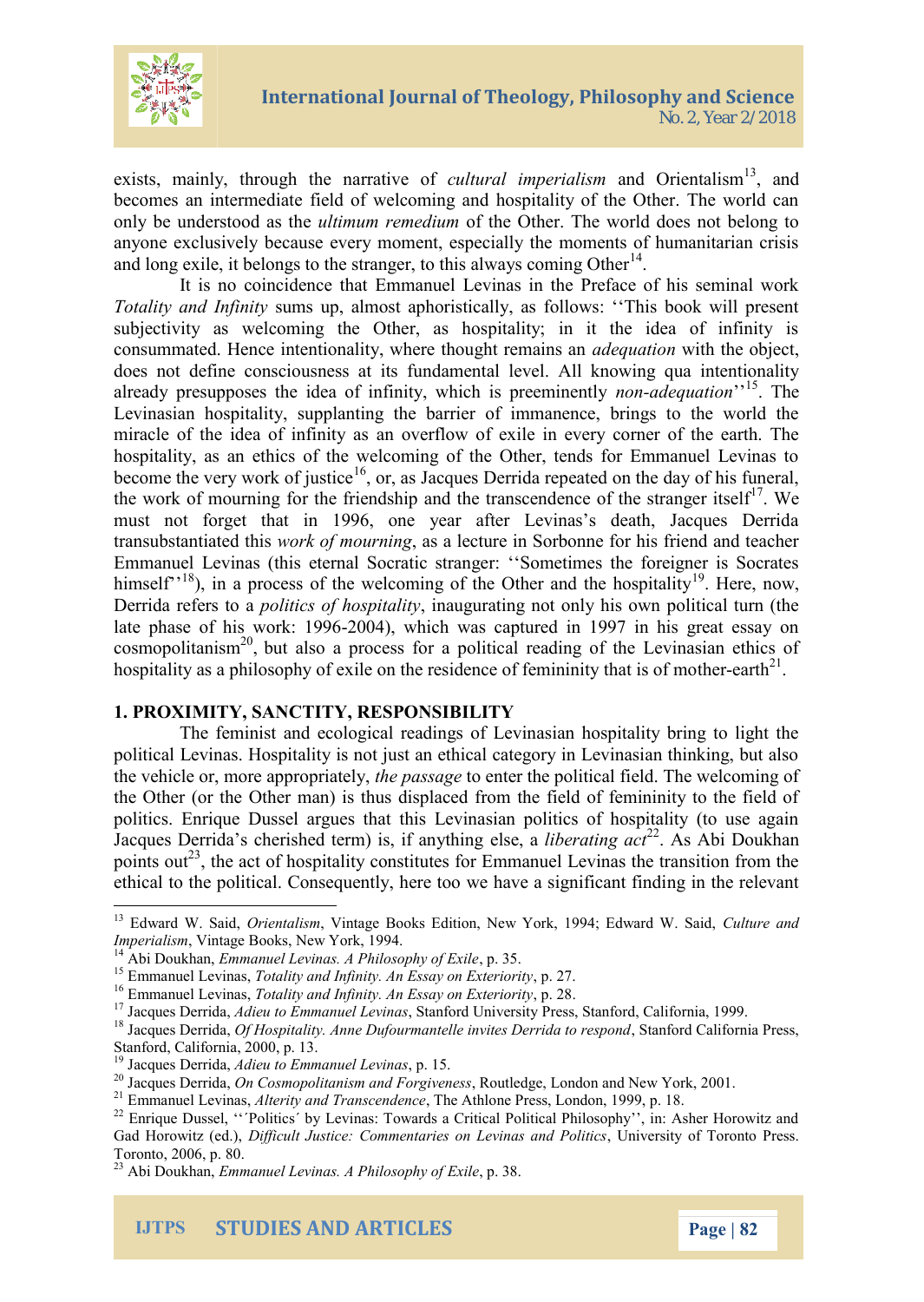

bibliography on the political Levinas, the crucial link between ethics and politics is not the Levinasian third person/*the Third* (Tiers)<sup>24</sup>, as many special scholars perceive the presence of multiplicity in interpersonal relationships<sup>25</sup>, but the stranger. In this regard, the danger lies in the fact that through the Third, through justice in other words, that we owe to people beyond our neighbor, politics can be absorbed by ontology, totality and Totalitarianism. The Third, thus, while appearing in Levinasian phenomenology in order to implement the question of justice, at the same time, putting a limitation on the occurrence of *proximity,* it actually puts at risk the very act of hospitality as a constitutional expression of face-to-face ethics. For Levinas, politics always involves the element of violence. In order to avoid this possible ugly development, which historically led to the crisis of modernity, the French Jewish philosopher refers to a *new politics*<sup>26</sup>, where the transition takes place without the disruption of the ethics of proximity. On the contrary, this new Levinasian politics, which in essence marks the rejection of the Hobbesian liberal modern state, is based on the field of strangeness or, otherwise, as an experiential continuity with the ultimate ethical act or act of hospitality, with the act of ethical encounter with the face of the Other. In contrast to the liberal and capitalist politics of possession and conquer in the world, which by definition is a weak, imperfect and fragile form of society, Emmanuel Levinas, in the sense of a new politics, does not face the highest moment of justice and of the law as a break with the field of ethics, but as a continuation of ethics or, as Abi Doukhan writes aptly, as a tangible trace of the *anarchical moment of ethics*<sup>27</sup>.

It is obvious, therefore, that the Levinasian new politics is a direct function of the hospitality, of the stranger and even of the eternal and endless exile of the man in the world. While the Hobbesian political society is formed by excluding the stranger, the political society of Emmanuel Levinas is articulated around the question of the strangeness<sup>28</sup>. For the French Jewish thinker, hospitality is the only and unique political and social bond that can highlight what Anya Topolski defines as a Levinasian *ethical politics*<sup>29</sup>. To understand sufficiently, this complete reversal of politics of modernity on the part of Levinas, and hence the political dimension of hospitality, it must be placed within the framework of the Levinasian new politics that we could, like Howard Caygill, define as *politics of anarchy* or political anarchy<sup>30</sup>. Levinas lays anarchy as an ethics beyond and before politics; as an act of the trace and resistance to Totalitarianism, which is aimed outside the conventional power field of modern state sovereignty, in the Khôra of exteriority, where the stranger bothers and disturbs the totality as an exteriority of anarchy<sup>31</sup>.

If the *Otherwise than Being or beyond essence (Autrement qu'être ou au-dela de l' essence*) came as a follow-up to the *Totality and Infinity* to explore something further, then it is not but this situation beyond that of the Heideggerian ontological Being, there, in the field of interpersonal ethics, where the Other cannot be incorporated into the Self and in the

<sup>24</sup> Emmanuel Levinas, *Totality and Infinity. An Essay on Exteriority*, p. 57.

<sup>&</sup>lt;sup>25</sup> William Paul Simmons, "The Third. Levinas' theoretical move from an-archical ethics to the realm of justice and politics'', in: *Philosophy & Social Criticism*, No. 6, Vol. 25 (1999), pp. 83-104.

<sup>26</sup> Emmanuel Levinas, *Beyond the Verse*, Continuum, London and New York, 2007, p. 180.

<sup>27</sup> Abi Doukhan, *Emmanuel Levinas. A Philosophy of Exile*, p. 38.

<sup>28</sup> Abi Doukhan, *Emmanuel Levinas. A Philosophy of Exile*, p. 38.

<sup>29</sup> Anya Topolski, *Arendt, Levinas and a Politics of Relationality*, Rowman & Littlefield International, London & New York, 2015, p. 145.

<sup>30</sup> Howard Caygill, *Levinas & the Political*, Routledge, London & New York, 2002, p. 138.

<sup>31</sup> Emmanuel Levinas, *Otherwise Than Being or Beyond Essence*, Kluwer Academic Publishers, Dordrecht, Boston, London, 1997, p. 99.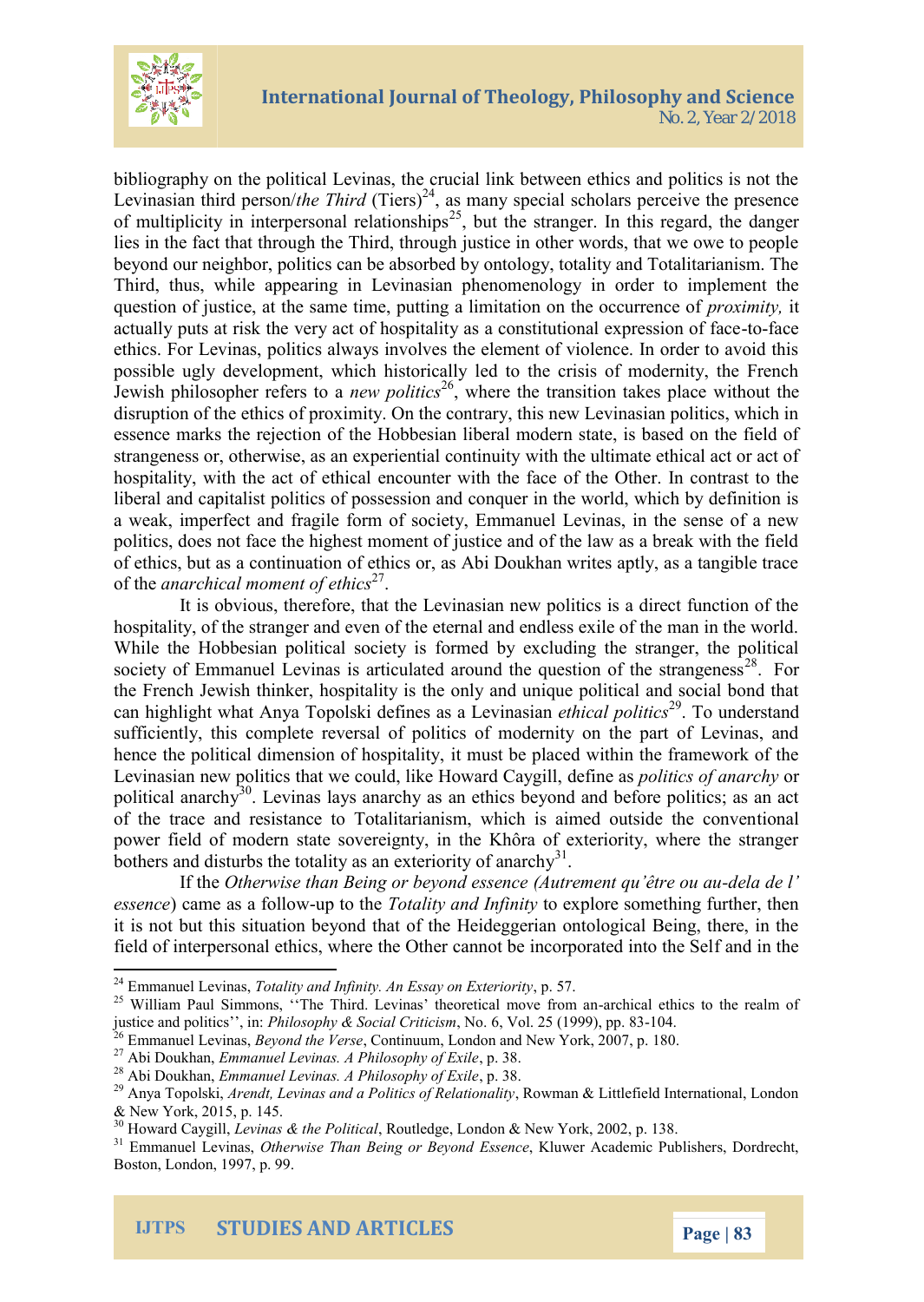

Same; where the alien and disturbing characteristics of the face of the Other man cannot be assimilated and neutralized in any way. From this point of view, the Levinasian hospitality as a new politics reveals through the absolute exteriority the ethical awakening of singularity towards the otherness, which is the prospect of a strong and prudent social  $bond<sup>32</sup>$ . So if the Third means the neutralization of the Other in the Hobbesian modern state, the stranger illuminates the way of a chance to achieve an ethical politics. This heretical reading of Abi Doukhan actually preserves the quintessence of the Levanasian ethics of the stranger from the risk of absorbing the Third within the authoritative universe of a, if anything else, typical legal system that does not tolerate the strangeness as a rule of justice but attempts, with what Jacques Derrida names as *force de loi* (force of law)<sup>33</sup>, a balancing leveling of the otherness. When Derrida emphasizes that law is not justice, he obviously means this incalculable element of the infinite hospitality of this Other that comes from far away, beyond the Being (the Levinasian metaphysical ethics as the first philosophy), that we can never exclude, but never assimilate and transform it into a property and object of possession. For Levinas, Jacques Derrida clarifies, this infinite law is not the man in general, but the Other man; the stranger; the absolute stranger; this, in other words, that falls outside of all proportionality, since he conveys the absolute asymmetry of the face. This infinite hospitality is characterized by Levinas once as *Jewish humanism*<sup>34</sup> and sometimes as *sanctity* (holiness, sainteté)<sup>35</sup>.

The Levinasian act of hospitality as a fulfillment of society is essentially an act of generosity: hospitality as a gift and *vice versa*, which, however, to the extent that it aims at an ethical politics, is not built in coexistence with the Other, but at the welcoming of exile. The world is given as a gift to the Other man. As soon as its face appears, the act of hospitality immediately becomes an unconditional gift of the world, a process of generosity. The politics of hospitality in this way in Emmanuel Levinas is implied as a politics of generosity. The political and social bond is based on a liberating act in which the Same is redeemed by the narcissism of singularity and spreading beyond the Being in the Platonic Khôra of transcendence, without preconditions and without expectations, only as a risky jump, chasing the miracle of a common world, a public sphere that does not belong absolutely to anyone, because all the tenants are by definition strangers. In the Levinasian politics of hospitality, immanence and transcendence, inside and outside, I and Thou<sup>36</sup>, the Same and the Other, the host and the guest, the native and the stranger, are losing henceforth their conventional content, setting up a world-threshold, a favorite term of Jacques Derrida and Giorgio Agamben<sup>37</sup>, where, at the same time, at the very same topological point, we come and go as hosts and guests by treaty, but essentially as endlessly strangers, i.e. exiles continuously, and, in the Cavafy's way, forgotten: ''*Out of the world, insensibly, they shut me out*''.

Consequently, the political constitutes for Emmanuel Levinas a public space we share as strangers in the same world. Without implying the coexistence or assimilation,

<sup>32</sup> Abi Doukhan, *Emmanuel Levinas. A Philosophy of Exile*, p. 42.

<sup>33</sup> Jacques Derrida, *Acts of Religion*, Routledge, London and New York, 2010, p. 228.

<sup>&</sup>lt;sup>34</sup> Emmanuel Levinas, *Difficult Freedom. Essays on Judaism*, The Johns Hopkins University Press, Baltimore, 1990, p. 273.

<sup>35</sup> B. C. Hutchens, *Levinas. A Guide for the Perplexed*, Continuum, London and New York, 2004, p. 112.

<sup>36</sup> Martin Buber, *I and Thou*, Bloomsbury, London, New Delhi, New York, Sydney, 2013.

<sup>&</sup>lt;sup>37</sup> Spiros Makris, "Jacques Derrida and the Case of Cosmopolitanism: 'Cities of Refuge' in the Twenty-First Century'', In: Darren O'Byrne and Sybille De La Rosa (eds), *The Cosmopolitan Ideal. Challenges and Opportunities*, pp. 177-194.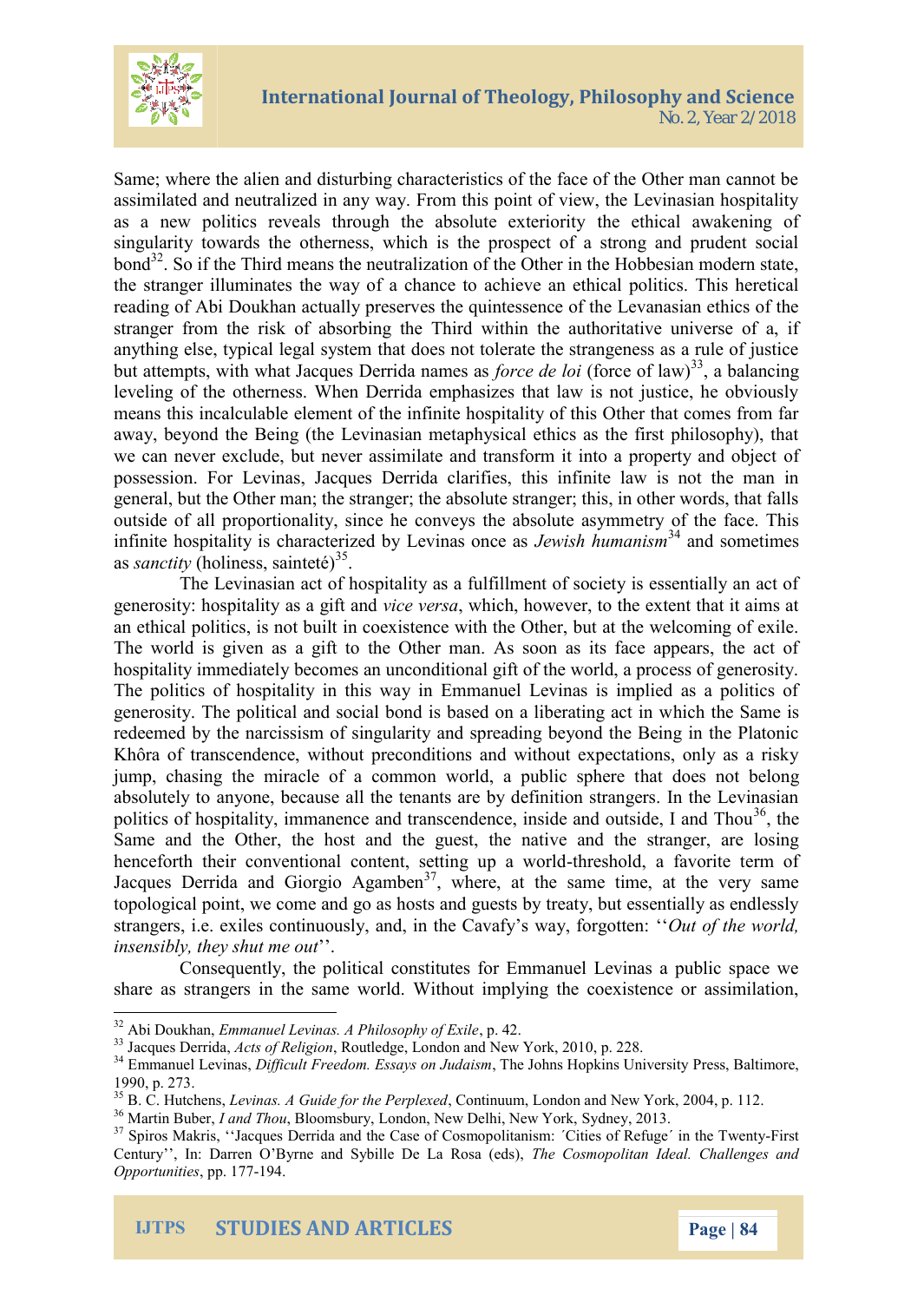

without eliminating differences and contradictions, the political in the new Levinasian politics is a pluralistic and explicitly open system of foreign and innumerable faces, who appear on the threshold of the world or on the world-threshold, in order to put the process of generosity on the ground<sup>38</sup>. Hospitality as generosity finally establishes the Levinasian political world as a liberating act, that is, as an act of self-undermining of the Ego. This  $differential$  freedom of the subject, according to the title of Emmanuel Levinas' book<sup>39</sup>, constitutes a widening of the sublime in the Being, bringing to the field of politics the miracle of accountability and absolute *responsibility* (responsabilité) towards the face of the Other. The politics of hospitality and generosity is now set as a politics of absolute responsibility face-to-face in the absolute strangeness: to the absolute Other. Paraphrasing the French Jewish thinker, it can be argued that the Ego before the Other is infinitely responsible. Not only the poverty and the impoverishment of the Other concern me, but nothing that happens to this Stranger can leave me indifferent. The Ego conquers its highest existential rank just interested for everyone and for everything. Caring for the other person is the lever for the transformation of the dominion of the Same from the self-power to responsibility. But taking on the encumbrance of the Other implies, at the same time, its deeper recognition that puts him higher than  $me^{40}$ . This is undoubtedly a definition of politics, the political and citizen that challenges, perhaps, as inadequate even the most radical republican projects of late modernity.

### **2. HOMELAND, WORLD, EXILE**

Although the Levinasian concept of hospitality is a function of the long Jewish exile, the ethical and political connotations of strangeness compose a first philosophy where the Being is not revealed from now on as an ontological hinterland of the subject, but as the very human state of responsibility towards the Other man, the neighbor, especially the stranger<sup>41</sup>. The Levinasian hospitality is thus understood, apart from its clear historical references (see, above all, the Jewish Exodus and Shoah), as love, generosity and responsibility before the face of the Other man, particularly in relation to mortality and his (violent) death. It is precisely this critical Levinasian meaning of hospitality that Jacques Derrida described as a work of mourning: the moment when the death of the Other blames and degrades me as Ego, highlighting the (deathly) loneliness as an endless and difficult exile which renders me a hostage of the nudity of the face as a pure otherness. So, as far as Levinas is concerned ''the other man's death calls me into question, as if, by my possible future indifference, I had become the accomplice of the death to which the other, who cannot see it, is exposed; and as if, even before vowing myself to him, I had to answer for this death of the other, and to accompany the Other in his mortal solitude. The Other becomes my neighbour precisely through the way the face summons me, calls for me, begs for me, and in so doing recalls my responsibility, and calls me into question. Responsibility for the Other, for the naked face of the first individual to come along. A responsibility that goes beyond what I may or may not have done to the Other or whatever acts I may or may not have committed, as if I were devoted to the other man before being devoted to myself. Or more exactly, as if I had to answer for the other's death even before being. A guiltless responsibility, whereby I am none the less open to an accusation of which no alibi, spatial

<sup>38</sup> Abi Doukhan, *Emmanuel Levinas. A Philosophy of Exile*, pp. 43-48.

<sup>39</sup> Emmanuel Levinas, *Difficult Freedom. Essays on Judaism*.

<sup>40</sup> Emmanuel Levinas, *Basic Philosophical Writings*, Indiana University Press, USA, 1996, pp. 11-32. <sup>41</sup> Emmanuel Levinas, *Alterity and Transcendence*, p. 97.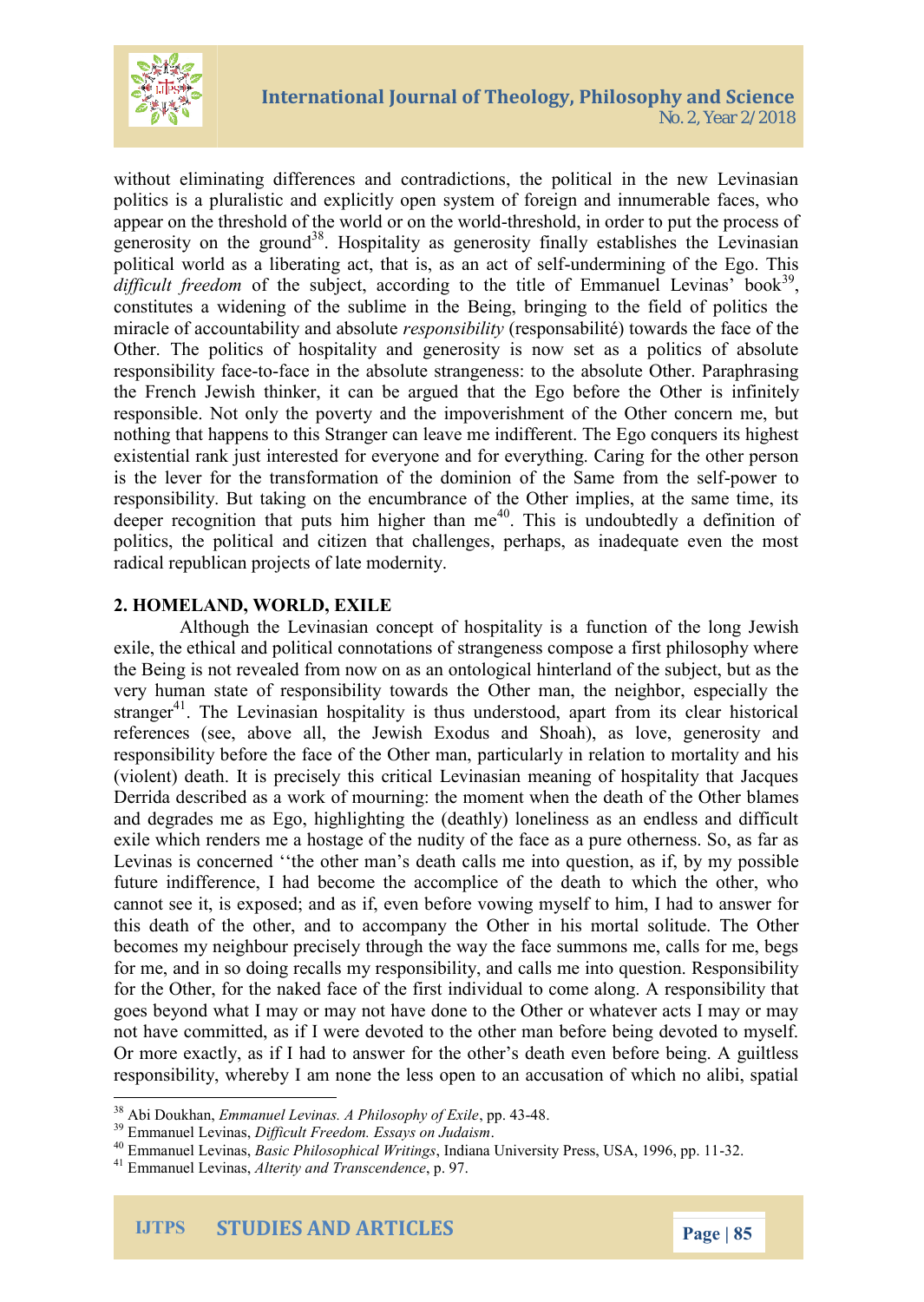

or temporal, could clear me. It is as if the other established a relationship or a relationship were established whose whole intensity consists in not presupposing the idea of community. A responsibility stemming from a time before my freedom - before my (*moi*) beginning, before any present"<sup>42</sup>. Nothing now is considered as natural and given.

The Levinasian hospitality upends the essentialist conventions of Western modernity, especially the atavistic fundamentalism of selfish and autistic domination and possessiveness of racism, nationalism and imperialism<sup>43</sup>. Through hospitality, the homeland, the world and the exile are henceforth almost related and similar concepts. ''Nothing'', emphasizes the French Jewish philosopher, in his aphoristic and sometimes staggering writing, ''is stranger or more alien than the other man, and it is in the light of utopia that one touches man outside of all rootedness and domestication. Homelessness becomes the humanity of man–and not his degradation in the forgottenness for Being and the triumph of technique. In this adventure where the I dedicates itself to the poem so as to meet the other in the non-place, it is the return that is suprising–a return based not on the response of the summoned relation, but on the circularity of the meridian–perfected trajectory of this movement without return–, which is the ΄΄finality without end΄΄ of the poetic movement. As if in going toward the other, I were reunited with myself and implanted myself in a soil that would, henceforth, be native; as if the distancing of the I drew me closer to myself, discharged of the full weight of my indetity–a movement of which poetry would be the possibility itself, and a native land which owes nothing to rootedness, nothing to *''*prior occupation'': a native land that has no need to be a birthplace. Native land or promise land? Does it spew forth its inhabitants when they forget the course of one who goes off in search of the other. Native land on the meridian–which is to say: a *here* which also the *everywhere*, a wandering and expartation to the point of depaganisation. Is the earth habitable otherwise?"<sup>44</sup>

The hospitality in Emmanuel Levinas is, above all, beyond the context of Jewishness, the circular journey of strangeness in a typical native land, in a homeland without frontiers and separating lines, without rootedness, where every time we get trapped in narcissistic and arrogant forgetfulness of possession and conquer, is vomiting us in a new wandering, renewing, sometimes in a very tragic way, the perpetual circular journey of this human nomadic procession of the Benjaminian pariahs in the world. The Levinasian hospitality is the common and inevitable fate of all humans, the common destiny, to the extent that the strangeness on the supposed native land or the Promised Land is the very facticity of the *human condition.* The world is a permanent exile. The *longue durée* of Fernand Braudel. A long circle of strangeness, rootlessness and statelessness without beginning and end. Intimacy only arises through the understanding of this sui generis ethical and political condition, which makes the human freedom difficult and permanently beyond worldliness: exile, exotic, external, without limits, without margins, without borders and roots. Hospitality abolishes all forms of earthly and planetary property, opening up the Ego to the proximity of the Other.

The bond of hospitality is a highly ethical and political bond, in the sense of intimacy and proximity to the face of the Other man, that at the same time that I welcome it, I become overwhelmed by the Socratic fury of hostipitality and the corrosive ambiguity of

<sup>42</sup> Emmanuel Levinas, *The Levinas Reader*, Basil Blackwell (Edited by Seán Hand), Oxford, 1989, pp. 83-84.

<sup>43</sup> Hannah Arendt, *The Origins of Totalitarianism*, Schocken Books, New York, 2004.

<sup>44</sup> Emmanuel Levinas, ''Being and the Other: On Paul Celan'', in: *Chicago Review*, No. 3, Vol. 29 (1978), pp. 16-22, pp. 19-20.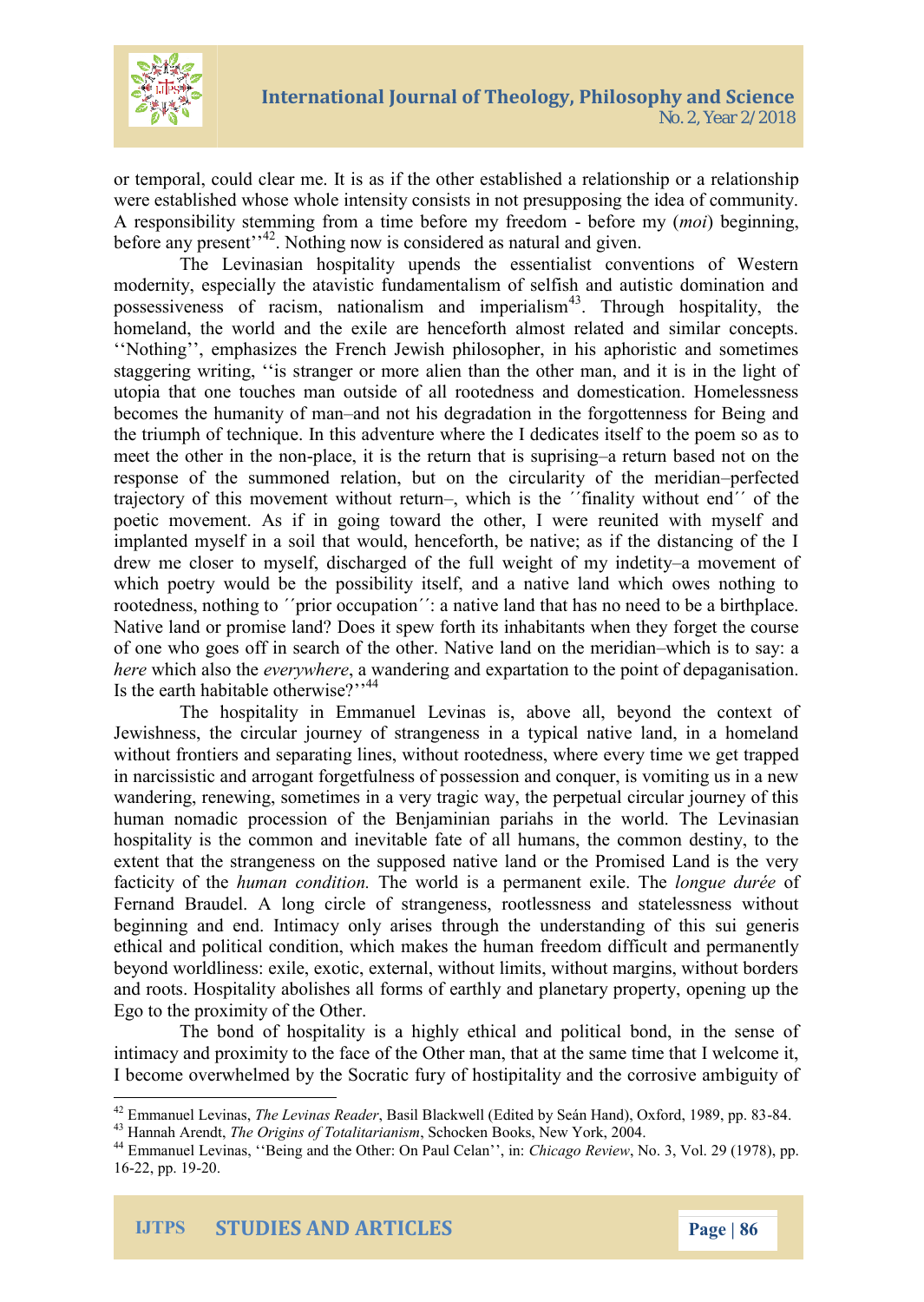

love. Bond of hospitality (or ''the institution of society'') means for Emmanuel Levinas generosity and responsibility in a circular state of endless exile and absolute risk<sup>45</sup>. As it is well known, the French Jewish thinker names this bond *religion*, not, of course, in the conventional sense of a relationship between God and man , but as a relation without relation: ''We propose to call ΄΄religion΄΄'', he writes in *Totality and Infinity*, ''the bond that is established between the same and the other without constituting a totality"<sup>46</sup>.

The bond of hospitality is therefore not a holistic bond, but a relation without relation; a circular trace of interiority/exteriority, where the Hegelian bipolarity of the master/slave is continuously recycled, without polarity, being an amphoteric relationship of hostageship. Hospitality as a strangeness liberates and introduces in the field of difficult freedom. The ethics of hospitality constitutes the field of political ontology and political theology and at the same time the field of epistemology as a common truth between othernesses, beyond the Cartesian method of a cognitive subject (*cogito*), which is at the center of the world. ''The absolutely foreign alone'', says Levinas, ''can instruct us. And it is only man who could be absolutely foreign to me–refractory to every typology, to every genus, to every characterology, to every classification. [...] The strangeness of the other, his very freedom! Free beings alone can be strangers to one another. Their freedom which is  $\lq$ <sup>'</sup> common'' to them is precisely what separates them'<sup>47</sup>, but also what unites them, according to the example of the 'table-threshold' (or the 'metaphor of the table'), as Hannah Arendt repeats many times, that at the same time and at the same point separates us and unites us<sup>48</sup>. The Levinasian bond of hospitality is not a common ethical and political bond, such as those who form the Hobbesian (egoism) or Lockean (consensus) social contracts of the euphemistically liberal modernity. Here, in the world-threshold, in the world-exile, at the zero point of existence, to paraphrase the famous phrase of Roland Barthes, freedom is the metonymy of strangeness, resistance, disruption and non-assimilation. Consequently, the 'joint' freedom of hospitality, of ethical and political community, or *ethical polis*, as Anya Topolski defines the Levinasian civitas<sup>49</sup>, can ultimately only advance in an explicit and inevitable acceptance of this unconquered strangeness; as an anarchical relationship, that is, as a defiantly difficult freedom.

Strangeness leads hospitality, through the unlimited responsibility, care and justice, to a state of charity, indulgence and forgiveness<sup>50</sup>. This new ethical and political philosophy of Emmanuel Levinas, which sometimes contradicts, as in many thinkers of the so-called Jewish renaissance in Weimar Germany (the case of Leo Strauss is probably the most indicative), Jerusalem with Athens<sup>51</sup>, marks a new form of *sociability*<sup>52</sup>, beyond the Aristotelian citizenship, where the bond within the city is, above all, a bond of strangeness and not of common origin or common education. Perhaps, at this point, it would be worth a possible correlation with the role of the metic in the political writings of Aristotle (we must

<sup>45</sup> Emmanuel Levinas, *Nine Talmudic Readings*, Indiana University Press, Bloomington & Indianapolis, 1994, p. 21.

<sup>46</sup> Emmanuel Levinas, *Totality and Infinity. An Essay on Exteriority*, p. 40.

<sup>47</sup> Emmanuel Levinas, *Totality and Infinity. An Essay on Exteriority*, pp. 73-74.

<sup>48</sup> Hannah Arendt, *The Human Condition*, The University of Chicago Press, Chicago and London, 1994, p. 52.

<sup>49</sup> Anya Topolski, *Arendt, Levinas and a Politics of Relationality*, p. 169.

<sup>50</sup> Emmanuel Levinas, *Nine Talmudic Readings*, p. 50 & p. 77 respectively.

<sup>51</sup> Leo Strauss, *Studies in Platonic Political Philosophy*, The University of Chicago Press, Chicago & London, 1983, p. 147.

<sup>52</sup> Emmanuel Levinas, *Existence and Existents*, Kluwer Academic Publishers, Dordrecht, Boston, London, 1988, pp. 37-45.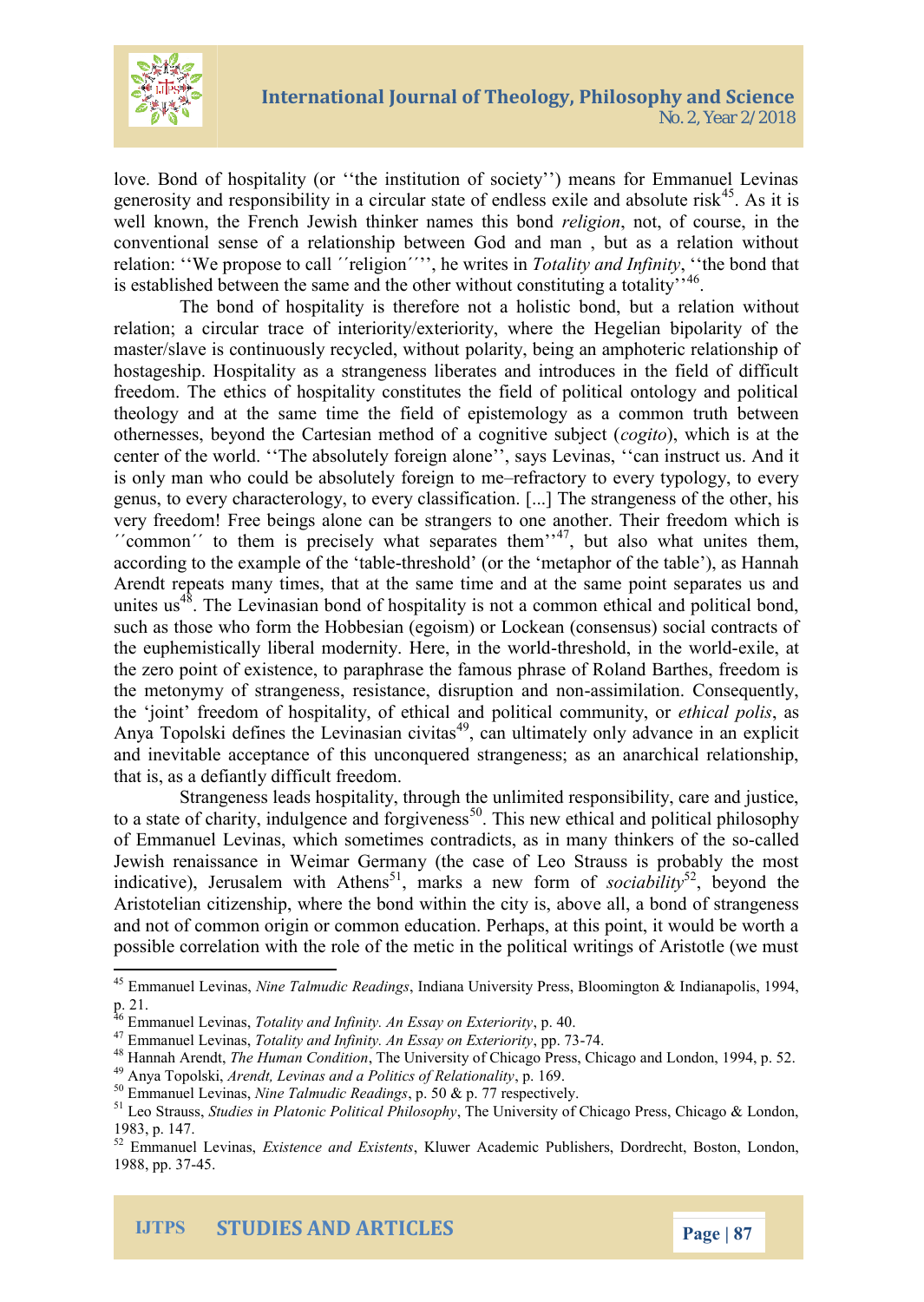

not forget that even the Greek philosopher himself was a metic: the ideal stranger at the threshold of the ancient city). The world is earthly only to the extent that it is a common world between absolutely strangers, hosted, temporarily and cyclically, on the fluid and dual nature threshold of the Earth<sup>53</sup>.

This hospitable house that the world is rendered by the hospitality, Levinas points out, is the product of a nomadic civilization<sup>54</sup>. The world, which looks like given, at the moment when the stranger appears at its threshold as exteriority without any array of the I and the inside, ceases to be a world and transforms into this Platonic Khôra, this dark Levinasian *existence* (il y a), which again sinks the bond of hospitality in the night of absolute otherness<sup>55</sup>. "The rustling of the *there is* ...", Levinas whispers, "is horror"<sup>56</sup>: the moment when the amphoteric hospitality becomes as a miracle hostipitality. Consequently, strangeness as the term of the Levinasian *il y a* means that the bond of hospitality is a void space, empty of every being, of every identity, a negative promised land, a denial that always affects itself, a state of negative dialectics without any way out or a vain hope of totalization<sup>57</sup>. Hospitality in Levinas is not just something tangible and positive, nor something that emerges from the conventional house. It levitates in a secular threshold, which is constantly recycled and activated as an ambivalent war of love (hostipitality) between othernesses. Hospitality comes from the Other, but we can never be sure who the Other really is, since the field of this circular strangeness is dark and essentially depersonalized (il y a) in the sense that it exists as the field of an ambiguous Ego/otherness/exteriority, constantly sliding on the threshold of an anarchy of the impersonal<sup>58</sup>.

This, therefore, radical Levinasian ethical and political heteronomy, as the rival awe of Cartesian and Kantian autonomy, or, otherwise, as a metaphysical inspiration of an ethical allegiance to the face of the Other man, which resists its thematization<sup>59</sup> and is ultimately embodied, as an easily comprehensive example, to the anarchical and impersonal bond of hospitality, essentially reveals the constant structural oscillation between the ethical and the political in the work and the thinking of Emmanuel Levinas. From this point of view, we have already pointed out above that the political Levinas cannot be exhausted onedimensionally in the consideration of the Third. If we assume, then, that there is a Levinasian *state*<sup>60</sup>, this will only exist as an anarchical state, that is a state, which will continually set the terms of its self-abolition with urgency, so that it tends every time, a version of the justice of the coming ideal state. For Levinas, the liberal state is not, of course, the same as the fascist state, but by definition this as well, even though it is a *rule of law*, it is not a just state<sup>61</sup>. The conclusion of his famous text on Hitlerism (1934) is indicative of Levinas's attitude towards the tergiversations of modernity: ''racism'', he

<sup>53</sup> Emmanuel Levinas, *Existence and Existents*, pp. 37-45.

<sup>54</sup> Emmanuel Levinas, *Existence and Existents*, pp. 37-45.

<sup>55</sup> Emmanuel Levinas, *Existence and Existents*, pp. 46-64.

<sup>56</sup> Emmanuel Levinas, *Existence and Existents*, pp. 46-64.

<sup>57</sup> Emmanuel Levinas, *Existence and Existents*, pp. 46-64.

<sup>58</sup> Emmanuel Levinas, *Existence and Existents*, pp. 85-96.

<sup>59</sup> Emmanuel Levinas, *Alterity and Transcendence*, p. 35.

<sup>60</sup> William Paul Simmons, ''The Third. Levinas' theoretical move from an-archical ethics to the realm of justice and politics'', in: *Philosophy & Social Criticism*, No. 6, Vol. 25 (1999), pp. 83-104, p. 98.

<sup>&</sup>lt;sup>61</sup> Levinas Emmanuel et al., "The Paradox of Morality: an Interview with Emmanuel Levinas", in: Robert Bernasconi and David Wood (eds), *The Provocation of Levinas. Rethinking the Other*, Routledge, London & New York, 1988, p. 172.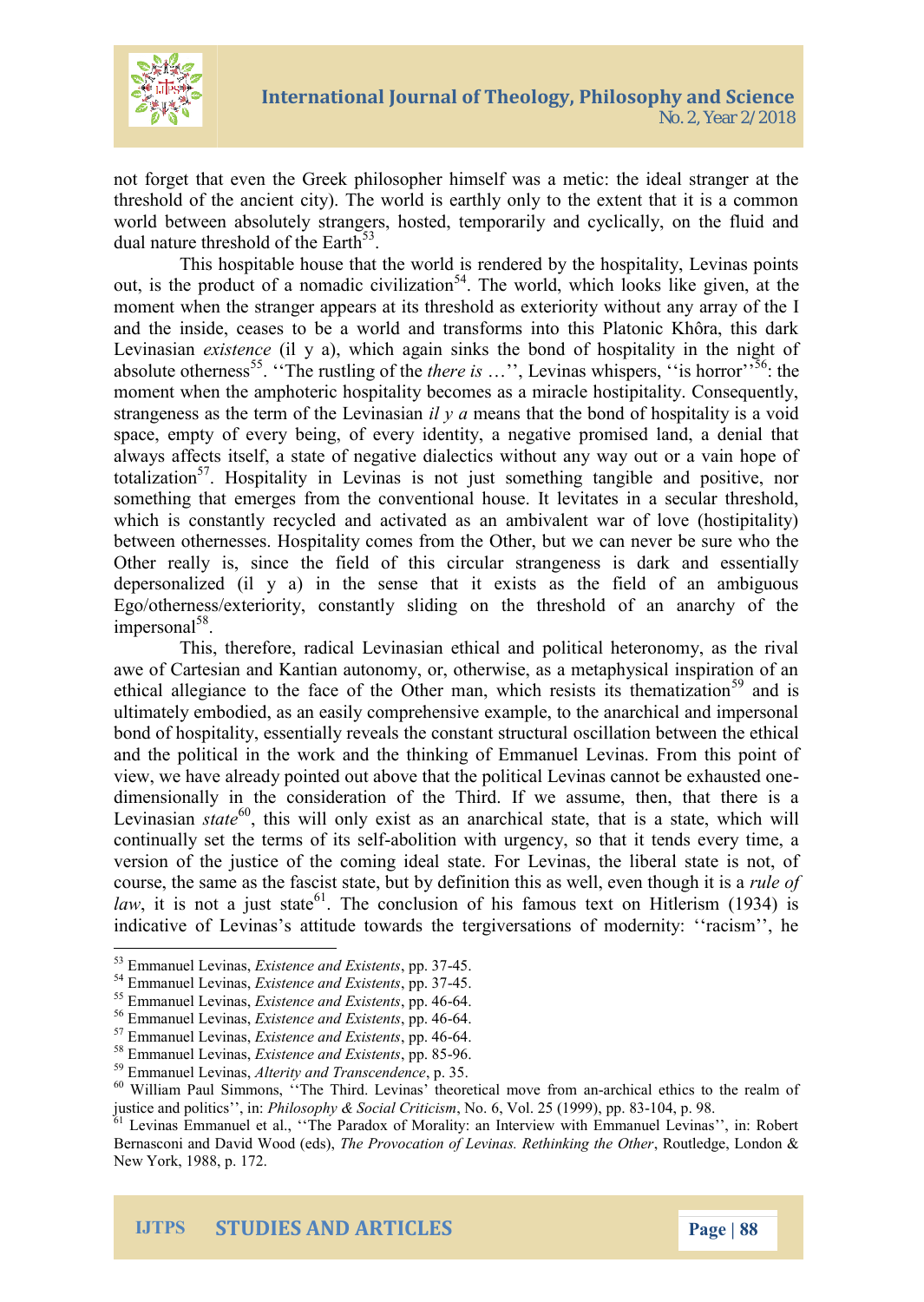

writes, "is not just opposed to such and such a particular point in Christian and liberal culture. It is not a particular dogma concerning democracy, parliamentary government, dictatorial regime, or religious politics that is in question. It is the very humanity of man<sup>'62</sup>.

By the term humanity, the French Jewish philosopher does not mean a certain essential feature of human nature, nor some Kantian categorical imperative, but the strangeness of human, this element, which by definition, ensures hospitality at the earthly threshold. Levinas's reference to a dog named Bobby, which kept him company, as a human presence, during the years of his imprisonment at a Nazi concentration camp, is very characteristic. "This dog", he states, "was the last Kantian in Nazi Germany"<sup>563</sup>. Here, from a phenomenological point of view, the meaning and value of Kantian mankind is first and foremost highlighted as the meeting with Other: as the look and the nod with the face of the Other, not with the power of a will that logically universalizes ethical imperatives, but with the power of *sensibility*. As Hannah Arendt showed in *Origins of Totalitarianism* and then in *Eichmann in Jerusalem*, the world did not become inhospitable because of Nazi violence alone, but because early and systematically throughout the  $19<sup>th</sup>$  century the West set up the planetary realm as an inhospitable system of imprisonment, control and ultimately fall of human otherness. The work of Enzo Traverso is an excellent kaleidoscope of this earthly desert in modernity<sup>64</sup>.

#### **CONCLUSION: HOSPITALITY AS POLITICAL THEOLOGY AT THE THRESHOLD OF ETHICS AND POLITICS**

The relationship, the transition or the gap and the discontinuity between an ethics of hospitality (i.e. a 'face-to-face' ethics) and a politics of hospitality (something like the Kantian diplomatic hospitality under conditions (see especially the 'Third Definitive Article of Perpetual Peace')<sup>65</sup>, all these versions or aspects of the complex issue of hospitality, set forth a series of relevant theoretical concerns and adjunctive interpretive readings about the very sophisticated and constitutionally eclecticist thinking of Emmanuel Levinas. The proposal for a transition from the ethics to politics or to a relation beyond the conventional contradictions of ethics/politics that the French Jewish philosopher himself has set up throughout his lifetime and throughout his work, which we can finally adopt here, to solve with a positive sign the riddle of a political Levinas, concentrates on what Miguel Abensour defines as an anarchical *disturbance of politics*<sup>66</sup> and which Simon Critchley further defines as *a post-political moment in politics*<sup>67</sup>, in the sense of an ethics that is not exhausted in its metaphysics, but through proximity and *substitution*<sup>68</sup>, it seriously distorts politics and, above all, the state or, in Levinasian terms, the totality, which by definition is tyrannical. I

<sup>62</sup> Emmanuel Levinas, ''Reflections on the Philosophy of Hitlerism'', in: *Critical Inquiry*, No. 1, Vol. 17 (1990), pp. 62-71, p. 71.

<sup>63</sup> Emmanuel Levinas, *Difficult Freedom. Essays on Judaism*, p. 153.

<sup>64</sup> Enzo Traverso, *The End of Jewish Modernity*, Pluto Press, London, 2016.

<sup>65</sup> Immanuel Kant, *Perpetual Peace. A Philosophical Essay*, George Allen & Unwin, Ltd., London, 1917, p. 137.

<sup>66</sup> Miguel Abensour, ''An-archy between Metapolitics and Politics'', in: *Parallax*, No. 3, Vol. 8 (2002), pp. 5- 18, p. 15.

<sup>&</sup>lt;sup>67</sup> Simon Critchley, "Five Problems in Levinas's View of Politics and the Sketch of a Solution to Them", in: *Political Theory*, No. 2, Vol. 32 (2004), pp. 172-185, p. 182.

<sup>68</sup> Philip J. Maloney, ''Levinas, substitution, and transcendental subjectivity'', in: *Man and World*, 30 (1997), pp. 49-64.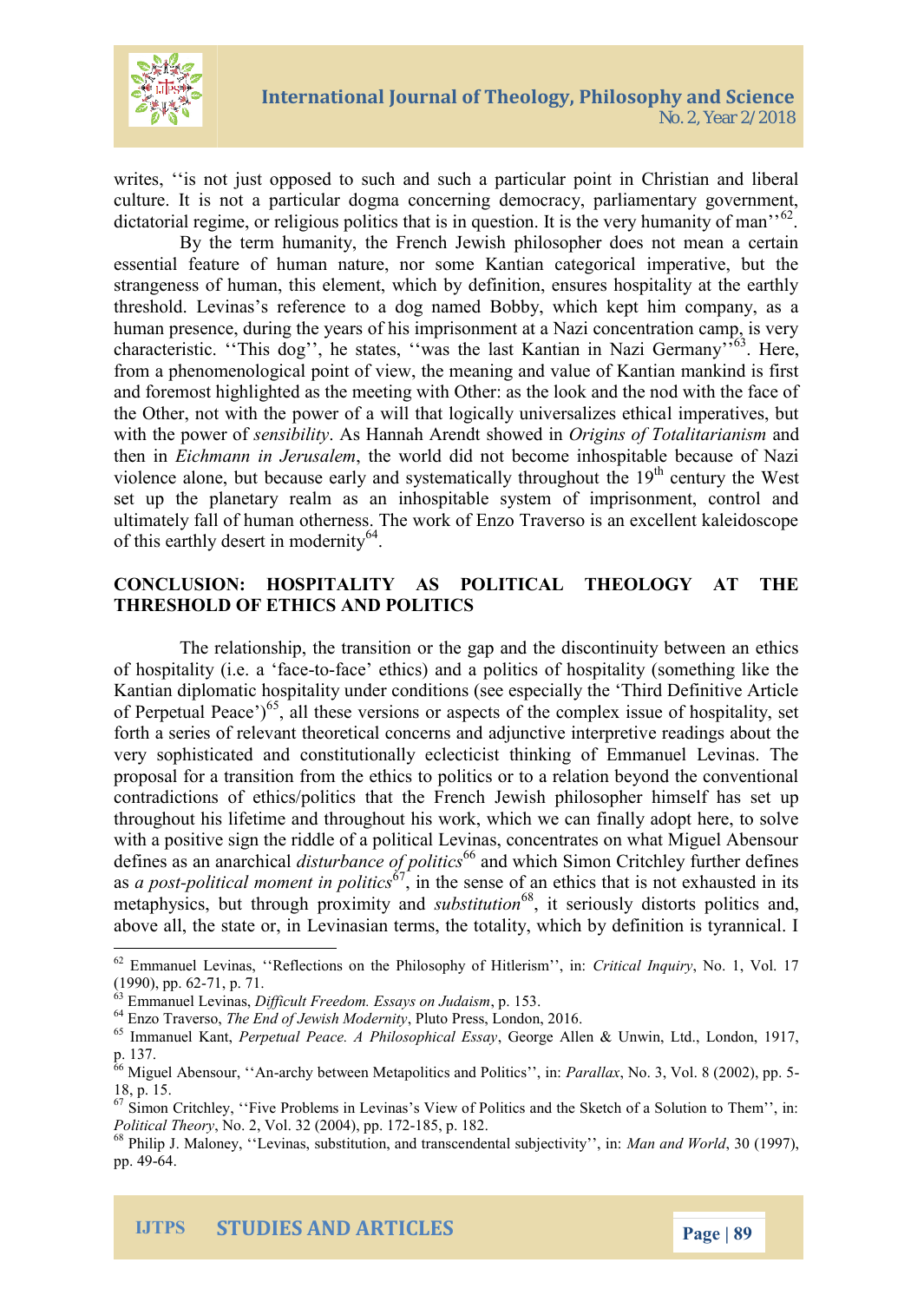

get in the position of the Other, I become a hostage to the Other, I bear his suffering, and only in this way, I find my lost self, no longer with the illusion of autonomy and selfish freedom.

The ethics, consequently, of Levinas, can be perceived as a post-political disturbance of ethics towards the Hobbesian modern state (the Self-Leviathan) so as not to allow it, as happened in the  $20<sup>th</sup>$  century with the hegemonic wars and the Shoah and continues to happen around us with the abysmal massive violence and sometimes the genocidal extermination of entire nations (as it is obviously the case of Syria), to degenerate completely into the extreme state of Totalitarianism<sup>69</sup>. In this way, disappear as well, the clouds of an approach to the Levinasian ethics of Other, which attributes to the France Jewish thinker a moralistic formalism, which collapses in the face of the cynical political realism of modern Zionism<sup>70</sup>. In other words, it offers to us the possibility of an alternative relation on the threshold of ethics and politics, beyond the two dominant stereotypes of a nationalistic Chauvinism and an abstract cosmopolitanism<sup>71</sup>.

The traditional tension between ethics and politics, that the threshold of Levinasian hospitality may resolve, lies in the fact that the well-known political and largely state justice is nothing more than the metonymy of the primary violence itself, which is a direct violation of ethics. From this point of view, Levinasian ethics is not yet another ethical approach of the political, but the morality *per se.* In particular, Levinas's ethics is a straight resistance to the Heideggerian ontology of the Being, which, as a metaphysics of the presence (though it blames the ontological oblivion), places the infinity of the Other under the possession of violence of the Name. Therefore, the French Jewish thinker's response to the dilemma of ethics or politics is a metaphysical ethical politics, where Martin Heidegger's fundamental ontology is replaced by another fundamental event: the face of the Other. Ontology gives its place to religion, without a trace of mysticism and theology. That is, in an interpersonal relationship without a relation, in the sense of a relationship that has no subject and cognitive comprehension, that is, no authoritarian violence. In the place of ontological knowledge, the Other himself is placed as the authentic field of metaphysical sensibility. Thus, paraphrasing the famous saying of Edmund Husserl: ''back to the things themselves''*,* we would say that Emmanuel Levinas's threshold of ethical politics highlights the major phenomenological demand for a total return to the face as such. We should not forget, however, that the Levinasian face is not an aesthetic face, formed exclusively with the elements of vision (eyes, skin, etc.), but a strong sense, a meeting with the infinite, beyond the knowledge, a sensitive effect that deconstructs the power of possession and conquer and which as the *epiphany* of the face is finally found in the language and verbality of the Other man.

The face invites us, calls us and speaks to us, in its impersonal infinity, refusing to submit. The Levinasian im-personal face, by inhibiting every form of pre-understanding and power, is placed face-to-face on the threshold of ethics and power; on the world-threshold or on the threshold of the world, addressing the word of an infinite and unconditional heteronomy. The power of the house and the Νame and the narcissistic freedom of the *Same* (la même) lose every basis of identity and are transformed into a field of ambivalent love,

<sup>69</sup> Enzo Traverso, *The Origins of Nazi Violence*, The New Press, New York and London, 2003, p. 63.

 $70$  Simon Critchley, "Five Problems in Levinas's View of Politics and the Sketch of a Solution to Them", in: *Political Theory*, No. 2, Vol. 32 (2004), pp. 172-185, p. 175.

<sup>&</sup>lt;sup>71</sup> Cecil Eubanks & David Gauthier, "The politics of the homeless spirit: Heidegger and Levinas on dwelling <sup>71</sup> and hospitality'', in: *History of Political Thought*, 32(1) (2011), pp. 125-146.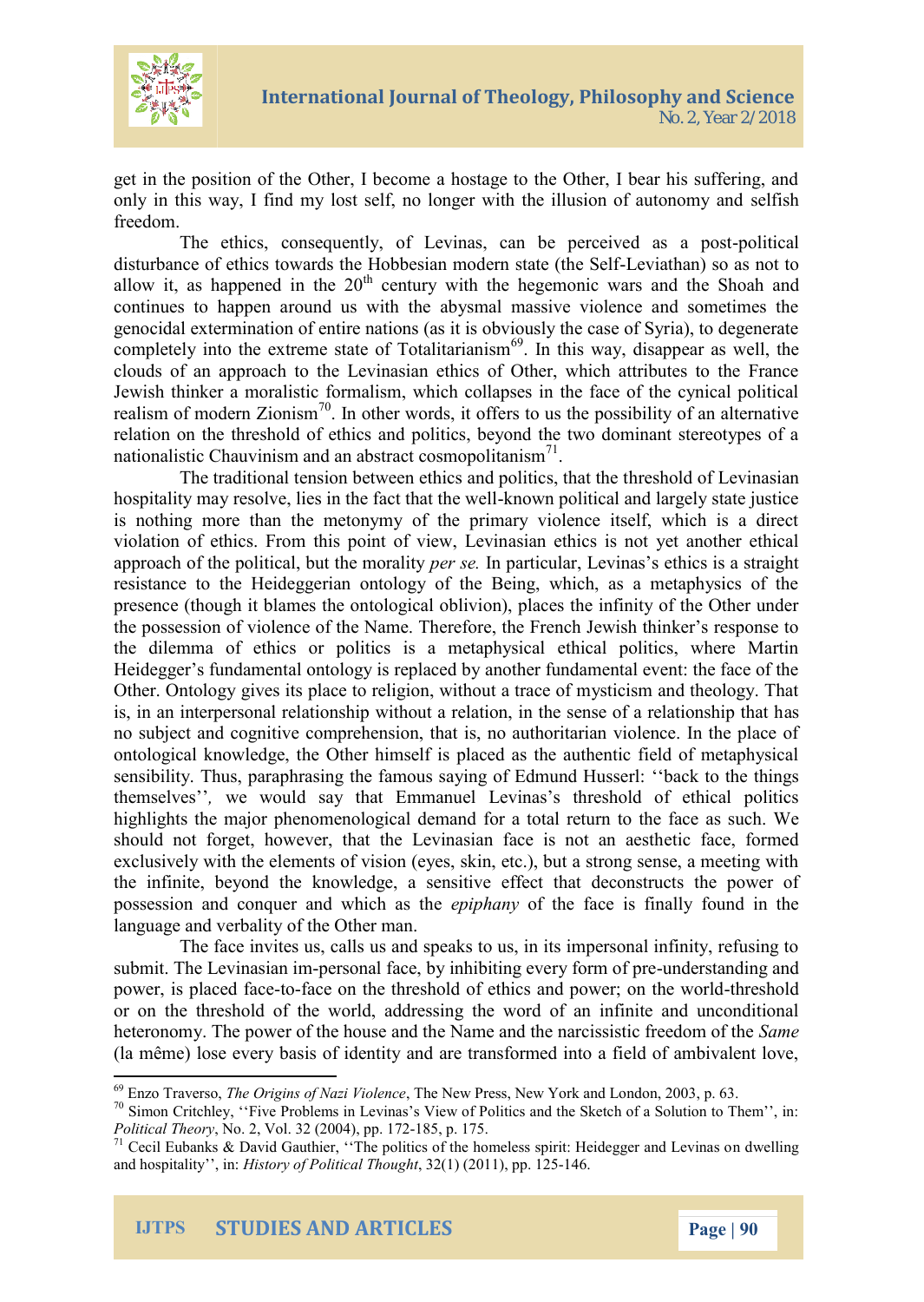where the recovery of a certain freedom and an identity is a and an absolute risk. The Hegelian diadeloatpsest Emmanutenuacho Levinas s new politics more closely resembles Michel Fouca of pow, ewhenuman condition is reflected in the image of an action/re is given and sure. Hospitality, asbahitasyim maestryugglnees for nesxip the Other s call, who est of the dim and infinite. The host subjectivity hosted, very quickly, within the threshold of hospitality, the are transformed  $\phi$  fitsubs sot a that bions, where hostage and allegian and death of the Other is the new fundamental treaty. The  $L \in$ shows both the constant passion of Christ and<sup>3</sup> the eendles: nomadic natuspitality cannot therefore be squeezed into the liberal rule of law. The encounter of ethics and politics or and Greeks in Emmas then klegins an amphoteric meeting of a irrevsibly strangers, discovering, through a Nietzschean et constantly e fausg lau m

Thisui genLeervisnasian ethical politics of hospitality is n agenda. It is a prolei**e of unrishiare thay othit alges** and wahere the communication with the Other is neither the Kantian universal  $\{\xi$  photame Ha open meeting of absolute strangers; a questionable, difficu encounter at the verge of  $\dot{e}$  thin a topological at in a space where the infinite singularity redefines t**e**th<sup>7</sup>oo Sorlmdo as Carinco-mheayd, io with an Claude Lefort view of the anarchical singularity in Levinas, sets the state; as pancempaty as borderless demos; i.e. a synonym disruption of modern power; in the final analydsisss, early an expression of modern power; in the final analydsisss, early This uncomfortable coexistence of siinsguhhaeriltoycuas on clmasustic pulsic Levinastihain e and political hospitality: a nomadic threshold t democracy as an<sup>78</sup>; morty place  $\frac{1}{2}$  of the Other; or an ambig which, as Jacques Derrida showed us by reading  $\mathcal{H}$  he etymology stanger, strangeness, hospitality, hostility and ultimately superfluous meanings oh fo shabe latin the Latin worth the Sah overlook, dwhose connotations express clearly the situations of inthine the photeric Levinasian threshold of hospitality. Enrique Dussel, the Arg and formidable scholar of Levinas, seeks the osmosis of eth a radical critique of the state aned the fythCea to barlisty state), the heath

 $^{72}$ Stuart E Flden, ault: The Bir, the oolfit Ry o Prownerss, Cambrid-g1  $6.5.2017$ , pp. 114  $73$  Emmanuel LevTinas, Trace of the Other , in: MaconStruTcatylor in Context. Literature and PThileoblomphy rsity of Chicago Press, 98 pic a 48. and London,  $^{74}$ Giorgio Aga Mmebaenns, without End. Not Lens wen Pioyita t s Minnesota Press, Minne

London, 2000, p. 24.

oupranational by namits and European Christianas Thanceuty and Keant, the web page:<br><sup>76</sup>FenWyei Wu, Between Ethic Reaanddin Pgo Lioticias Thanceuty and Keant, the web page: [http://tpa.hss.nthu.edu.tw/committe](http://tpa.hss.nthu.edu.tw/committee/tpaseminar/2007/5D.pdf) $\frac{20}{3}$ 0tp $\frac{2007}{2007}$ /5D.pdf

 $^{77}$ Simon Critchley, Five Problem in Reminas and the Sketch of a Solution  $P$  olitical  $TM$ m $\infty$   $\chi$ <sub>2</sub>  $132$   $(200\beta)$   $(3, 1782\beta)$  pp. -183.

 $^{78}$ Claude LDeform b, cracy and Polit Prodity Heroersys, Cambridge, 1988, p. 17.

 $^{79}$ Jacques D@friHobas, pitality. If Amne antelle invites D, epriela to respond

IJTPS STUDIES AND ARTICLES Page 1

 $75$  SpirosakMis, European Demos, Citizenship and Migrants in a Global Reflections from a Habermasian Perspective , in: MaGicoob Clasetlonand G Supranational Dynamics and Pacana Expled, aidemoide of ok, 2018, 7 pp. 87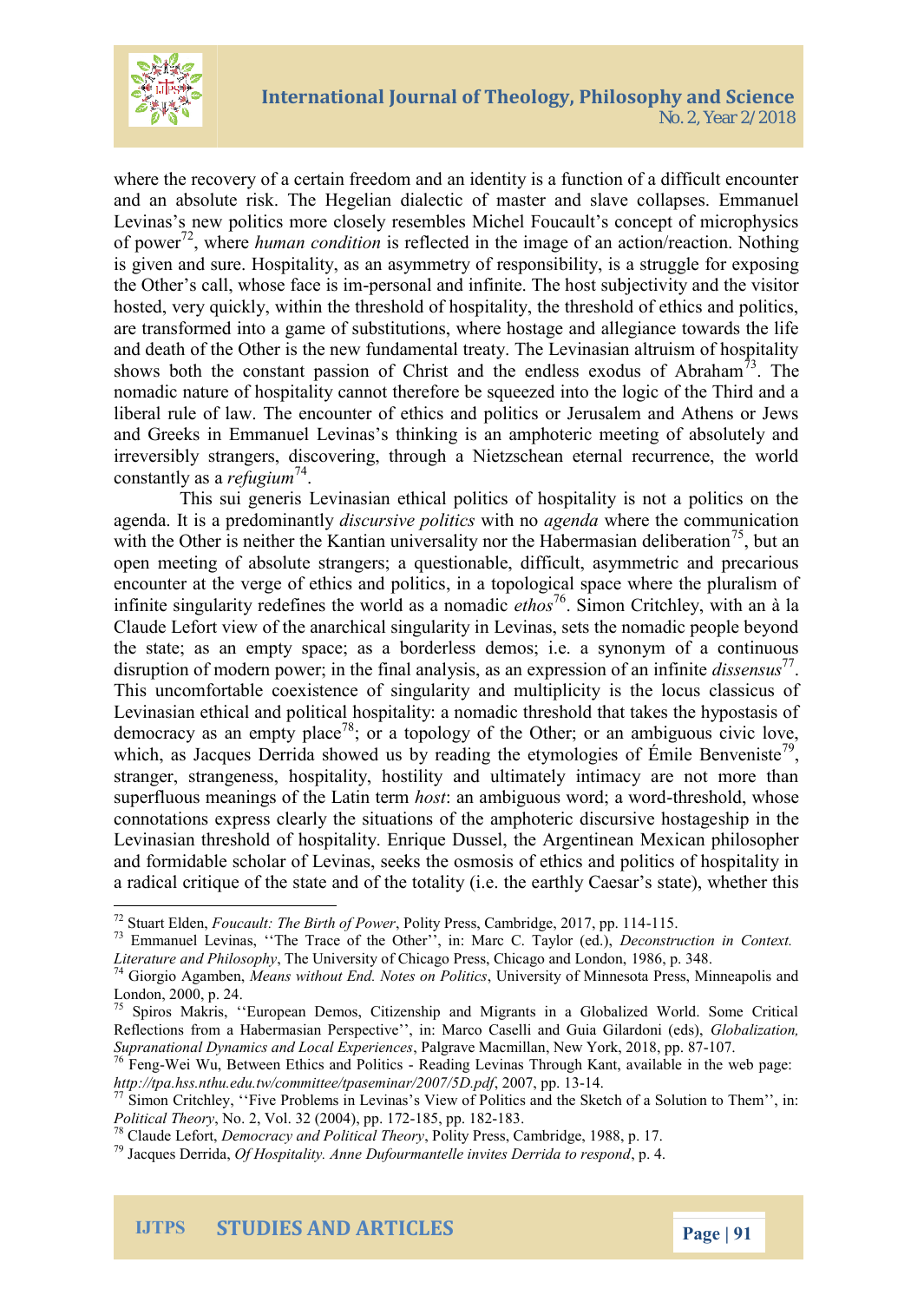

is a form of political order (totalitarian state: Rome, a Hegelian state, a Nazi state, etc.) or a form of spiritual power (Christianity, Christian state, Jewish state, etc.). From an Augustinian viewpoint, he puts at the other extreme the concept of the Levinasian exteriority (the heavenly City of God), whether has a political form (a secular messianism, the state of David or a new state of liberation) or a spiritual form (a prophetic messianism, Christianity as a religion or Hebraism as a religious community) $80$ .

The Levinasian hospitality as the prime location of exteriority or, otherwise, of this sui generis ethical politics is by definition the dimension of politics that in late Levinas acquires gradually the characteristics of a *prophetic politics*<sup>81</sup> . In fact, this critical political shift in the ethical thinking of the French Jewish philosopher has been gaining substance from his transitive work *Otherwise than Being*<sup>82</sup> . Prophetic politics is placed as a counterpart to the ontological politics, where politics is based primarily on a egocentric Self, attempting to incorporate the Other into the Same. This situation, whether occurring physically or spiritually, identifies politics with violence. Instead, Levinas attempts, through his prophetic politics, to delimit the frantic testimony of infinite otherness $^{83}$ . The return of the political, therefore, does not take place on an ontological basis, but through a political theology, which focuses on the concept of infinite responsibility for the infinity of the Other man, i.e. the falsification of singularity through the multiplicity. If we accept that the righteous state emerges in prophetic politics as an eclectic composition of Greek philosophical rationalism and of Jewish biblical sensibility, then the Levinasian new politics contains the elements of a pure political theology<sup>84</sup>, where politics and religion constitute another version of *messianic eschatology*<sup>85</sup>, which is the predominant cultural project of the European interwar period and of course the so-called Weimar (and indeed Jewish) renaissance<sup>86</sup>.

However, Emmanuel Levinas's messianic and prophetic political theology is not exhausted in a formalistic ethical politics, which, as some have argued, is entrapped in a fetishism of the other<sup>87</sup>. On the contrary, the Levinasian speech about rights from the early 1980s to the end of his life (the late Levinas) develops as a discursive formation where the *Rights of Man* are replaced by the *Rights of the Other Man* and ultimately by the tangible and concrete right to life. Politics and the state are now called, through science and

<sup>80</sup> Enrique Dussel, ''΄Politics΄ by Levinas: Towards a Critical Political Philosophy'', in: Asher Horowitz and Gad Horowitz (ed.), *Difficult Justice: Commentaries on Levinas and Politics*, p. 87.

<sup>81</sup> Philip J. Harold, *Prophetic Politics. Emmanuel Levinas and the Sanctification of Suffering*, Ohio University Press, Ohio, 2009.

<sup>82</sup> Arjuna Weerasooriya, ''Emmanuel Levinas (1906-95)'', in: Jon Simons (ed.), *Contemporary Critical Theorists. From Lacan to Said*, Edinburgh University Press, Edinburgh, 2004, p. 45.

<sup>83</sup> Arjuna Weerasooriya, ''Emmanuel Levinas (1906-95)'', in: Jon Simons (ed.), *Contemporary Critical Theorists. From Lacan to Said*, p. 46.

<sup>84</sup> Gavin Rae, *The Problem of Political Foundations in Carl Schmitt and Emmanuel Levinas*, Palgrave Macmillan, London, 2016, p. 139.

<sup>85</sup> Arjuna Weerasooriya, ''Emmanuel Levinas (1906-95)'', in: Jon Simons (ed.), *Contemporary Critical Theorists. From Lacan to Said*, p. 45.

<sup>86</sup> Graham Hammill & Gulia Reinhard Luplon (eds), *Political Theology & Early Modernity*, The University of Chicago Press, Chicago & London, 2012; Leonard V. Kaplan & Rudy Koshar (eds), *The Weimar Moment. Liberalism, Political Theology, and Law*, Lanham, Boulder, Lexington Books, New York, Toronto, Plymouth, 2012; Victoria Kahn, *The Future of Illusion. Political Theology and Early Modern Texts*, The University of Chicago Press, Chicago & London, 2014.

<sup>87</sup> Arjuna Weerasooriya, ''Emmanuel Levinas (1906-95)'', in: Jon Simons (ed.), *Contemporary Critical Theorists. From Lacan to Said*, pp. 47-48.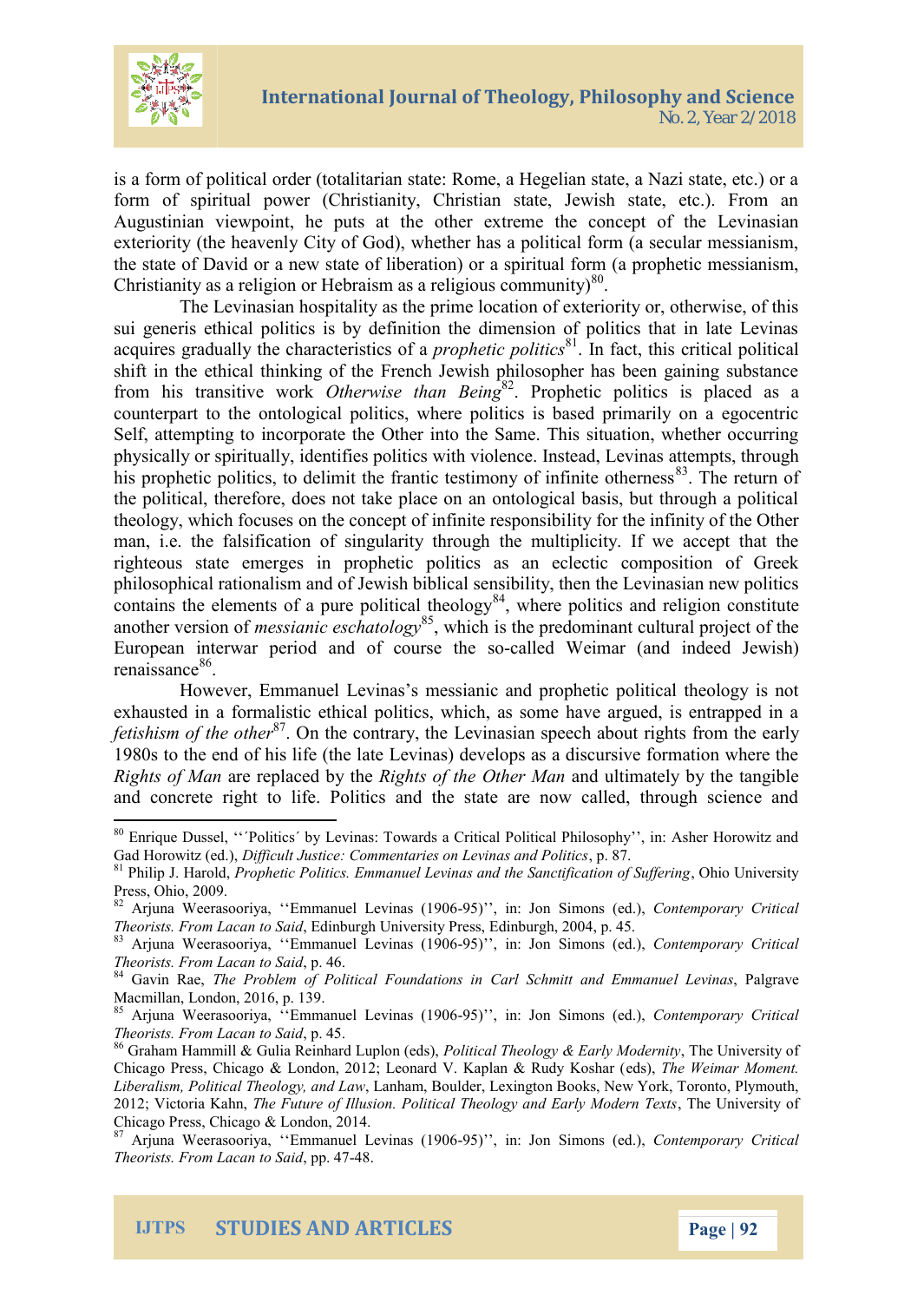

technology, to tackle global starvation. The resolution of economic inequalities on a global scale calls for the institutionalization of the right to life, that is, what Arendt delimited as *the right to have rights*<sup>88</sup>. Human rights presuppose human life. Nowadays, the critical question could be raised as follows: can the modern state (i.e. a rule of law) be transformed into a just state? Can it renounce the element of violence, abuse and power perversion? Prophetic politics occurs just like a realistically messianic and eschatological sword of justice, in order to make the question of the rights of the Other man, as a vigilant conscience, a point of reference for the new Levinasian politics<sup>89</sup>.

In the field of the rights of the Other man, the osmosis of ethics and politics takes place as the world-threshold of the Levinasian new politics or political theology. In one of the first texts that constitute the new discursive of the Rights of the Other Man, the ''The Prohibition against Representation and *The Rights of Man*'' (1981), Levinas points out the following: ''*The right of man, absolutely and originally*, takes on meaning only in the other; as the right of the other man. A right with respect to which I am never be released! Hence, infinite responsibility for the other: the radical impossibility of immanence! An affinity that ΄΄comes to mind΄΄ in the silent command of the face. The Word of God? In any case, the one that must *precede* Revelation in the positive religions if the men who listen to it want to know who is addressing them, and to recognize a voice that they have already heard''<sup>90</sup>. The Other ceases to represent a simple numerical data of a species, as this is usually described by a demographic and accounting politics of counting. The Other henceforth consists in a uniqueness, a radical otherness, in a right of the Other man, where the plasticity and the expression of the face cannot be deducted to the alienating state of a libidinal object, to the extent that the theophany of the face is not merely an expressive *epiphany*, but the very expression of the otherness, resisting every virtualization, understanding, and therefore thematization. The order of the face/God, Emmanuel Levinas points out, penetrates the Cartesian cogito ergo sum, which is awakened by the oblivion of the Being, but not as in Heidegger, in order to return to the status quo ante, in an authentic form of interiority, but in order to emerge from itself to the exteriority, beyond the immanence, in the world-threshold of the ambiguous, equivocal and amphoteric hospitality. The infinite responsibility, thus, is revealed as the metonymy of a love without  $\ell u s t^9$ .

In 1985, Levinas returns with a text under the title ''The Rights of Man and the Rights of the Other'', in which the prophecy becomes the conjunction of politics and ethics. In the conclusion of this great text, the French Jewish intellectual places the duty on the Other as the base of the difficult freedom. According to Levinas, through the right of the Other man, which ceases to be the natural right of an autistic subject, which is fooled to be free as *liberum arbitrium*, define myself as non-interchangeable: I get elected as unique and incomparable. My freedom and my rights, before appearing through my own question of the freedom and rights of the Other man [the Hobbesian 'state of nature'] will appear exactly as a responsibility within the human fraternity. Therefore, the Levinasian responsibility is no doubt inexhaustible because we could not have settled our obligations to the Other man<sup>92</sup>. The Levinasian discursive formation of rights will be summed up in 1989 with a minor yet

<sup>88</sup> Hannah Arendt, *The Origins of Totalitarianism*, p. 369.

<sup>89</sup> Arjuna Weerasooriya, ''Emmanuel Levinas (1906-95)'', in: Jon Simons (ed.), *Contemporary Critical Theorists. From Lacan to Said*, p. 47.

<sup>90</sup> Emmanuel Levinas, *Alterity and Transcendence*, pp. 127-128.

<sup>91</sup> Emmanuel Levinas, *Alterity and Transcendence*, pp. 128-129.

<sup>92</sup> Emmanuel Levinas, *Outside the Subject*, Stanford, Stanford University Press, California, 1993, pp. 116-125.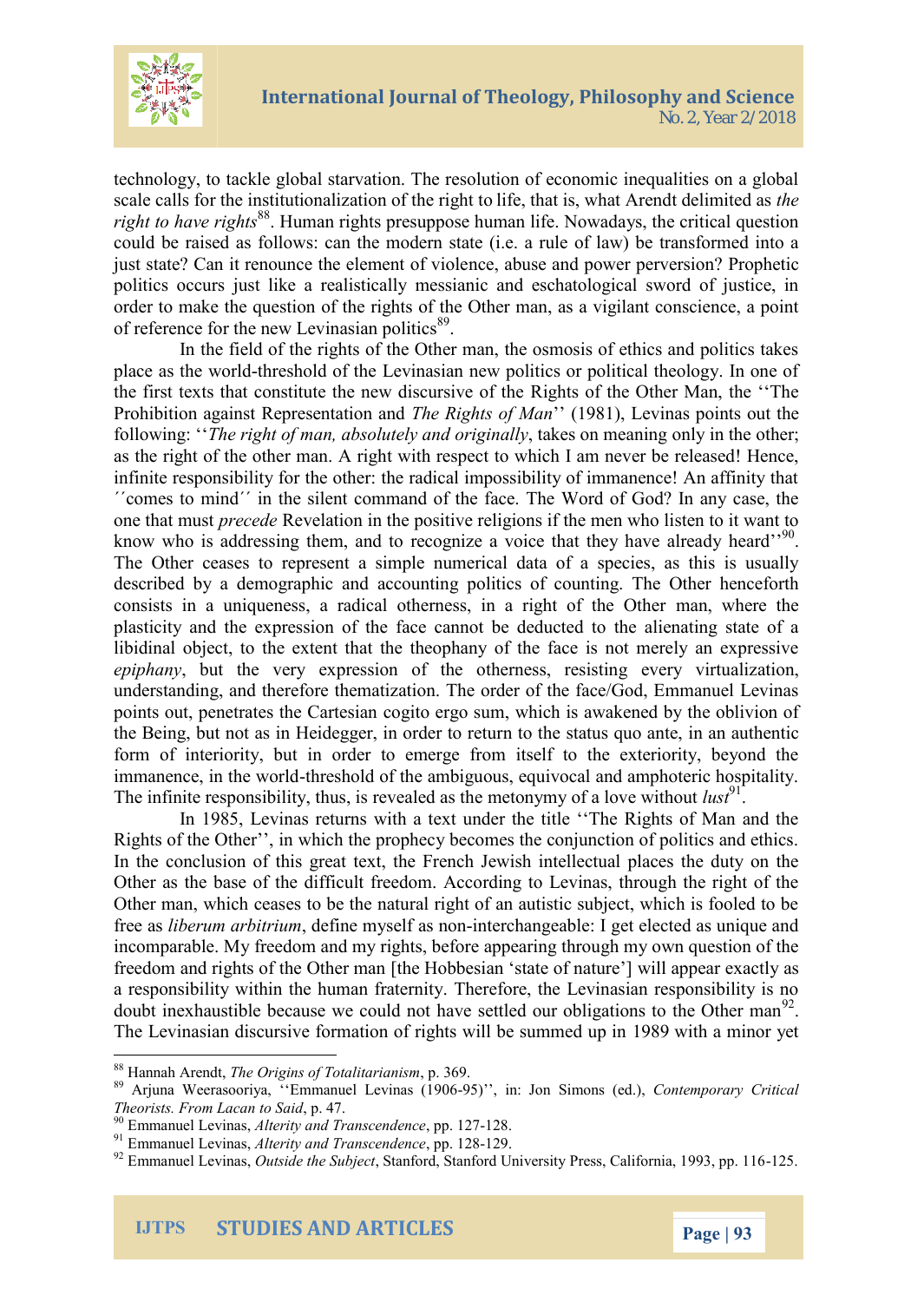

important text with the related title "The Rights of the Other Man"<sup>93</sup>, in which the ethical and political coupling is now clearly defined as the right of a stranger or, more correctly, as this new meaning of strangeness as a hospitality in the modern semiology of presence and violence. Initially, Levinas presents the human rights as natural rights in the Hobbesian field of *bellum omnium contra omnes*. Historically, we all know that the solution between the rival free wills came through the imposition of the modern state, which was self-glorified in the  $20<sup>th</sup>$  century in the Totalitarianism.

On the contrary, there is always the Kantian model of a self-regulated free will, which reasonably and rationally tries to limit the natural freedom through consensus. The Kantian good will, even as a practical reason, can, Levinas underlines, to control a cogito by definition free and autonomous? This is where the ontological conflict reoccurs in the heart of modernity that is within the very structure of human rights. The Levinasian hospitality, as an alternative model of human rights, as a new metaphysics, thus attempts sanctifying the human passion (political theology), to resignify the religious concepts of mercy, charity, and love as a child's eyes would see them within the perspective of sensibility. Many times, this technique of unconditional acceptance of the Other may hide surprises (see hostipitality), but always, according to Emmanuel Levinas, highlights the strangeness as the Freudian *unheimlich*<sup>94</sup>, as something, in other words, that is this intimacy and the proximity of the Other face that we have deeply lost in our collective unconscious. In order to paraphrase a Jacques Derrida's saying, proximity means guarantee, and the moment when that proximity is accomplished at the threshold of hospitality, the transcendence of the foreign is conceived as the infinite distance of the Other. Contradiction? Obviously, not. This ambiguity is the very ambiguity of the language, which for Derrida is the essence of hospitality/hostipitility. It is this lasting and endless encounter of ethical/political or Greek philosophy and Jewish thought in the world-threshold<sup>95</sup>, in a world that seems so earthy because it does not really belong to any of these creatures that, for thousands of years now, visit it as strangers, looking for hospitality or, rather, offering hospitality through the discursive call. As a concluding remark it could be argued that every refugee crisis, especially when it acquires the absolutely barbarous features of the humanitarian crisis, urges us to reflect on Emmanuel Levinas's magnificent thoughts, recognizing that his difficult ethics is the only, perhaps, road to a liberating act from everything that depresses us, whether it is deep in our soul or in the palimpsest body of the Hobbesian Leviathan.

#### **BIBLIOGRAPHY:**

- **[1]** Abi Doukhan, Emmanuel Levinas. A Philosophy of Exile, London, Bloomsbury, N. Delhi, New York, Sydney, 2014.
- **[2]** Anya Topolski, Arendt, Levinas and a Politics of Relationality, Rowman & Littlefield International, London & New York, 2015.
- **[3]** Arjuna Weerasooriya, ''Emmanuel Levinas (1906-95)'', in: Jon Simons (ed.), Contemporary Critical Theorists. From Lacan to Said, Edinburgh University Press, Edinburgh, 2004.
- **[4]** B. C. Hutchens, Levinas. A Guide for the Perplexed, Continuum, London and New York, 2004.
- **[5]** Cecil Eubanks & David Gauthier, ''The politics of the homeless spirit: Heidegger and Levinas on dwelling and hospitality'', in: History of Political Thought, 32(1) (2011), pp. 125- 146.
- **[6]** Claude Lefort, Democracy and Political Theory, Polity Press, Cambridge, 1988.

<sup>93</sup> Emmanuel Levinas, *Alterity and Transcendence*, pp. 145-149.

<sup>94</sup> Sigmund Freud, *The Uncanny*, Penguin Books, London, 2003, p. 121.

<sup>95</sup> Jacques Derrida, *Adieu to Emmanuel Levinas*.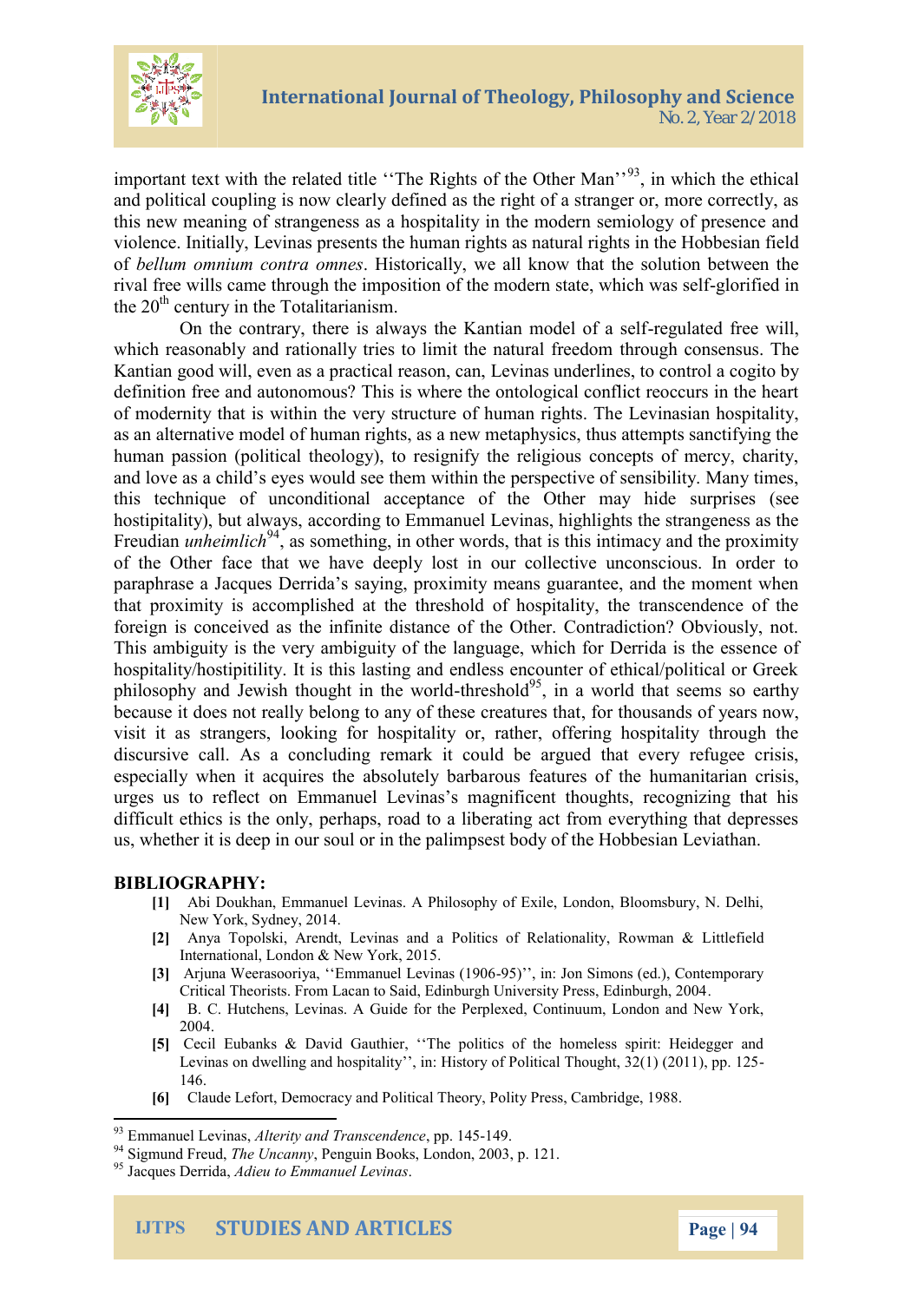- [7] Edward W. Said, Orient abioskns, EV dinttiaom, New York, 1994.
- [8] Edward W. Said, Culture and Imperialism, Vintage Books, New Yor [9] Emmanuel Levinas, Being O an Thauhle C@ther, in: Chicago Review, No. 3, 2014  $V$ ol $29$  (1978),  $2p$ p. 16
- [10]Emmanuel Levinas, Reflections on the Philosophy of Hitlerism,
- 1, d/l. 17 (1990),1 pp. 62<br>11 | Inmanuel Levinas, T The Trace of  $\texttt{The}\ \texttt{W}$  and  $\texttt{W}$  and  $\texttt{W}$  .), inder  $\texttt{W}$  and  $\texttt{W}$  ction in Context. Literature and Philosophy, The Uniosagosiaty do LoOnholiochago Pre 1986.
- [12]Emmanuel Levinas, Alterity  $\overline{a}$ hd  $\overline{A}$ thhosnce nPdrensse, London, 1999.
- [13]Emmanuel Levinas, Basic Phsilolnad pahria ailUynWinPriebenisnsg, USA, 1996.
- [14]Emmanuel Levinas, Beyon**d uthne, Vleornsdeon Coam d**i New York, 2007.
- [15]Emmanluevinas, Difficult Freedom. Essays on Judwa issmity The Johns Press, Baltimore, 1990.
- [16]Emmanuel Levinas, a Exsistents, Kluwer Academic Publishers, Boston, London, 1988.
- [17Emmanuel Levinas, Nine Talmudic Readings, Indiana University India apolis, 1994.
- [18]Emmanuel Levinas, Otherwise Than Being or Beycond Essence, PublishDecrnsdrecht, Boston, London, 1997.
- [19]Emmanuel Levinas, Outside the Subject, StanfoadifoStranaford Univ 1993.
- [20]Emmanuel Levinas, The Levinas Reader, Bahshaln Bolla o Chamid (Edited b 1989.
- [21]Emmanuel LeTwitrealist,y and Infinity. An Essay on Exteriority, Martinus PublishTehres, Hague, Boston, London, 1979.
- [22]Enrique Dussel, "Politics" by Levinas: Towards a Critical Politic Horowitz and Gad Horowitz (edC) om Dmiterind attes busticle evinas and Polit University of Toronto Press, Toronto, 2006.
- [23]Enzo Traverso, The End of Jewish Modernity, Pluto Press, London, [24]Enzo Traverso, The Origins of Nazeis Y, idNew corport Tikhan Monlewon Predon, 2003.
- [25]FenWeWu, Between Ethics Mand Proditlies in as Through Kant, available in the interest in Reading in the in
- the web [page: http://tpa.hss.nthu.edu.tw/co](http://tpa.hss.nthu.edu.tw/committee/tpaseminar/2007/5D.pdf)m0m07ttee/tpaseminar/200
- [26]Gavin Rae, The Problem of Political Foundations in Carl Schmitt PalgraWacmillan, London, 2016.
- [27]Giorgio Agamben, Means without End. Notes on Politics, University Mineapolis and London, 2000
- [28]Graham Hammill & Gulia Reinhard Luplon (eds), Political Theolog The University offe Shic Qalgicca Poplon & 2012.
- [29]Hannah Arendt, The Human Condition, TheessUnDvheincsaigyo oafnoChicago London, 1994.
- [30]Hannah Arendt, The Origins of Totalitarianism, Schocken Books, N
- [31 Howard Caygill, Levinas & the dige Pollothid and Recolution York, 2002.
- [32]mmanuel Kant, Perpetual Peace. A Philoso&h LcrawinEssLaty., George
- London, 1917.<br>[33J]acques Derrida, Hostipitality , in: Angelaki. Journal of the the Vol. 5 (20001) 8. pp. 3
- [34]Jacques Derrida, Acts of elogetig Loom, dio buothed New York, 2010.
- [35]Jacques Derrida, Adieu to Emmanuel Levinas, Stanford Univer California, 1999.
- [36]Jacques Derrida, Of Hospitality. Anne Dufourmanatreflovedinvites Derring to respondent to respondent to re California, PStanford, California, 2000.
- [37]Jacques Derrida, On Cosmopolitanism and Forgiveness, Routledge 2001.
- [38]eonard V. Kaplan & Rudy Koshar (eds), The Weimar Moment. I Theology, and Law pull die hambex B ngton w B Yoonk ks, Theoronto, Plymouth, 2012.